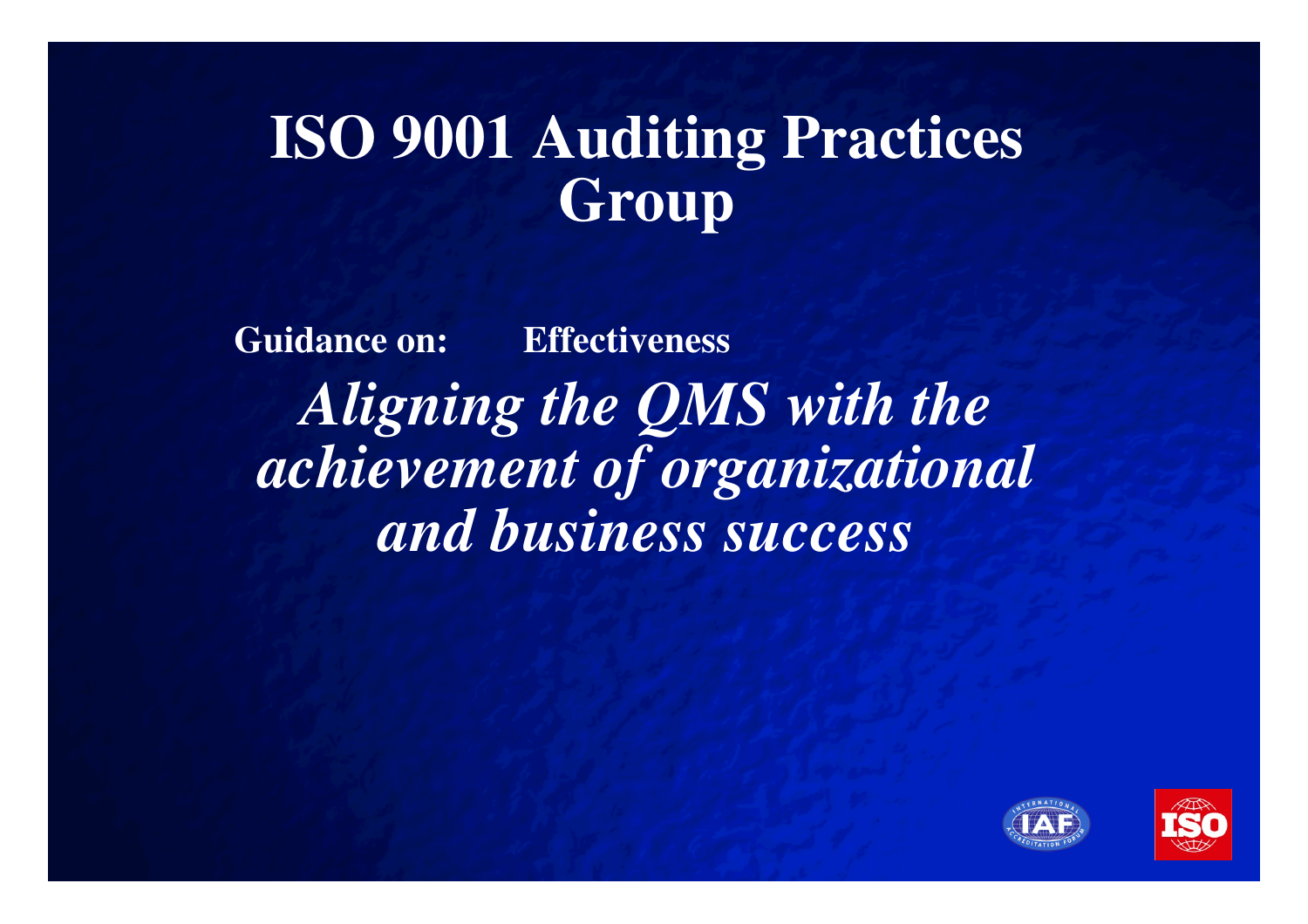#### **Business, Quality and Excellence Models and Tools**

**There are many links between business, quality and excellence and many models and tools from which an organization can choose. Thefollowing are some examples:**

•**The Balanced Scorecard, SWOT analysis, etc**•**Business Excellence models**

•**ISO 9001 Quality Management Systems. Requirements**

• **Quality tools ( six sigma, lean, etc.)**

•**Deming and Juran models**



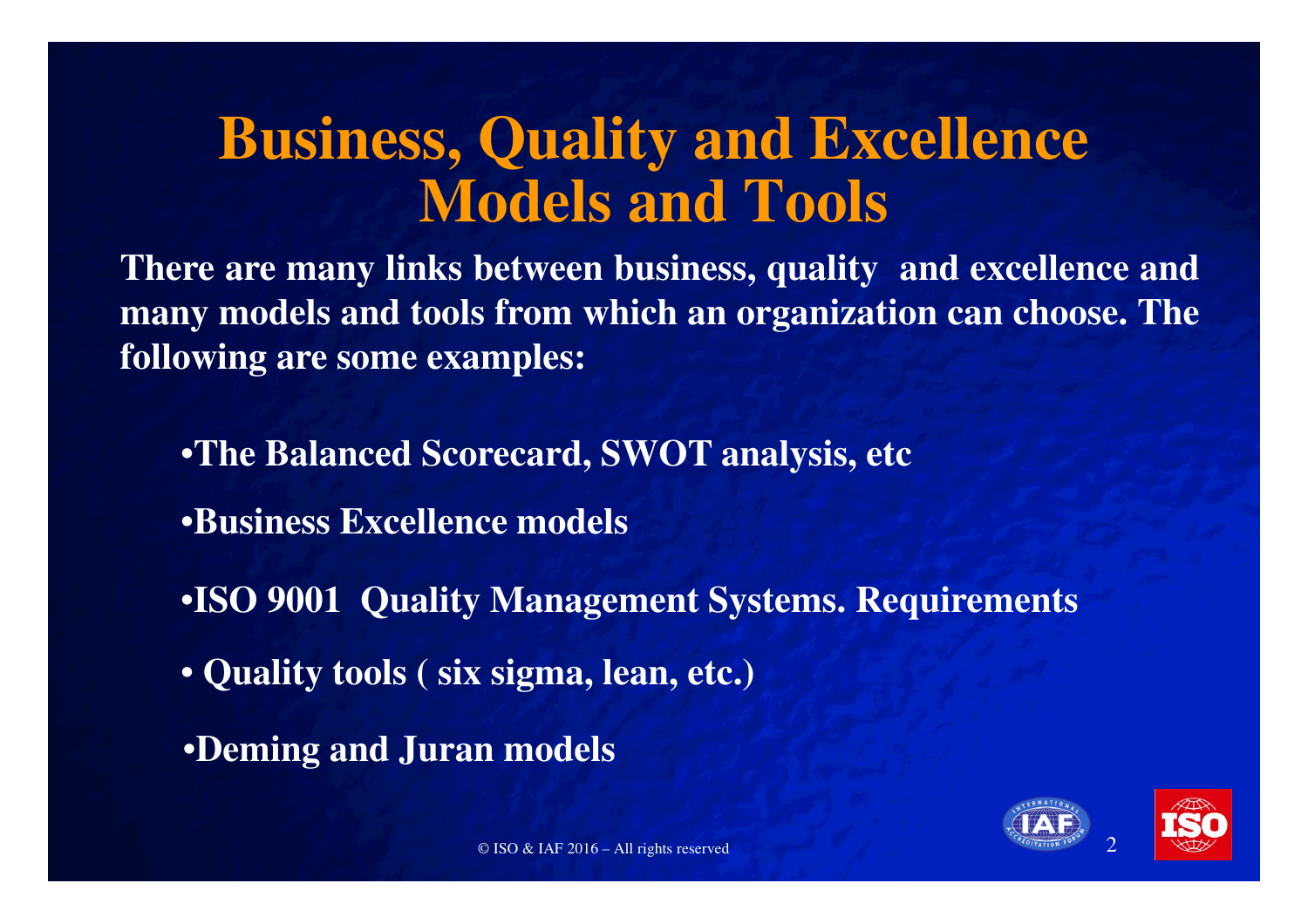#### **Balanced Scorecard**

*A system that translates an organization's mission and strategy into <sup>a</sup> comprehensive set of performance measures that provides the framework for <sup>a</sup> strategic measurement andmanagement system.*

*Kaplan and Norton*

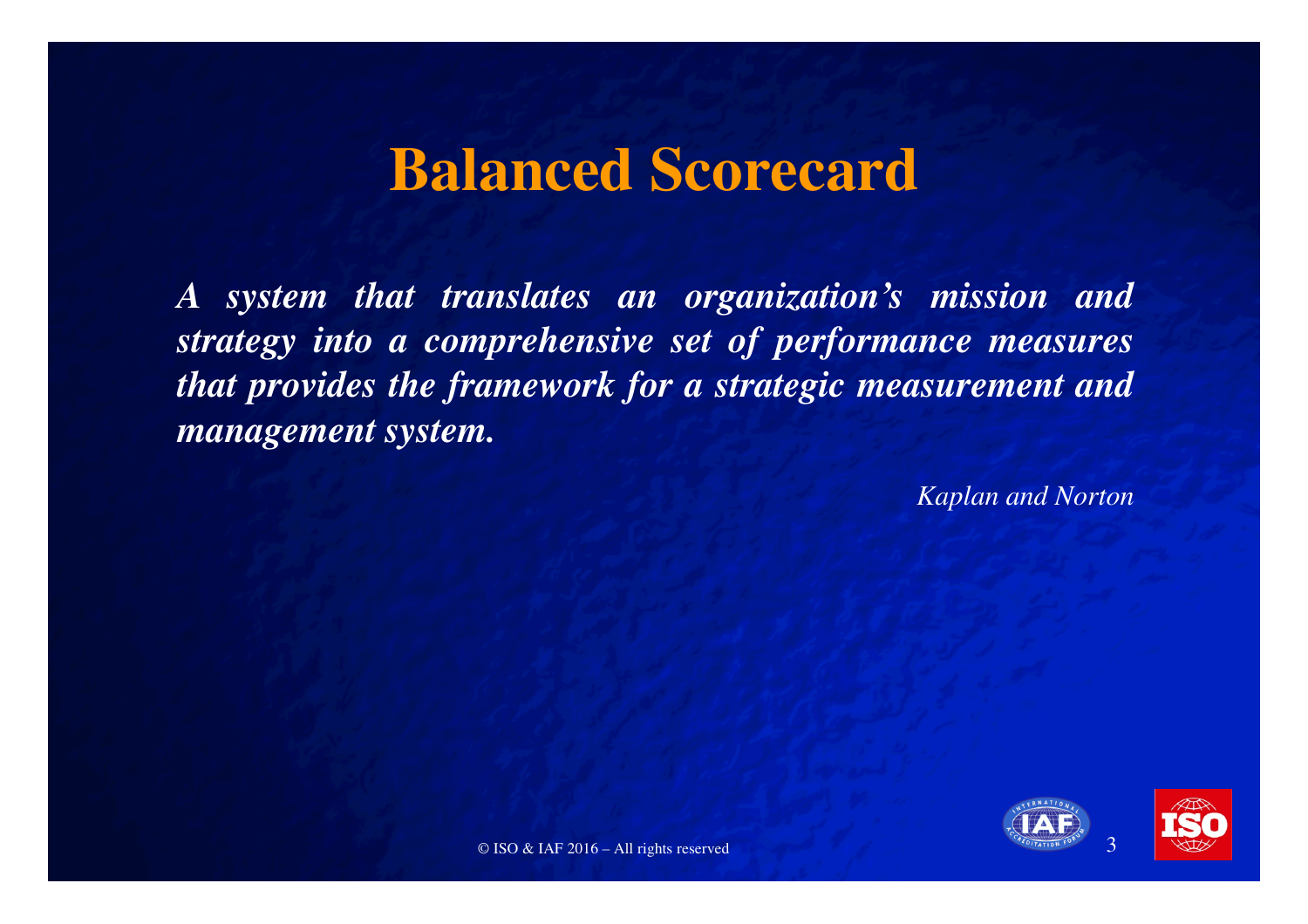#### **The Balanced Scorecard Model**





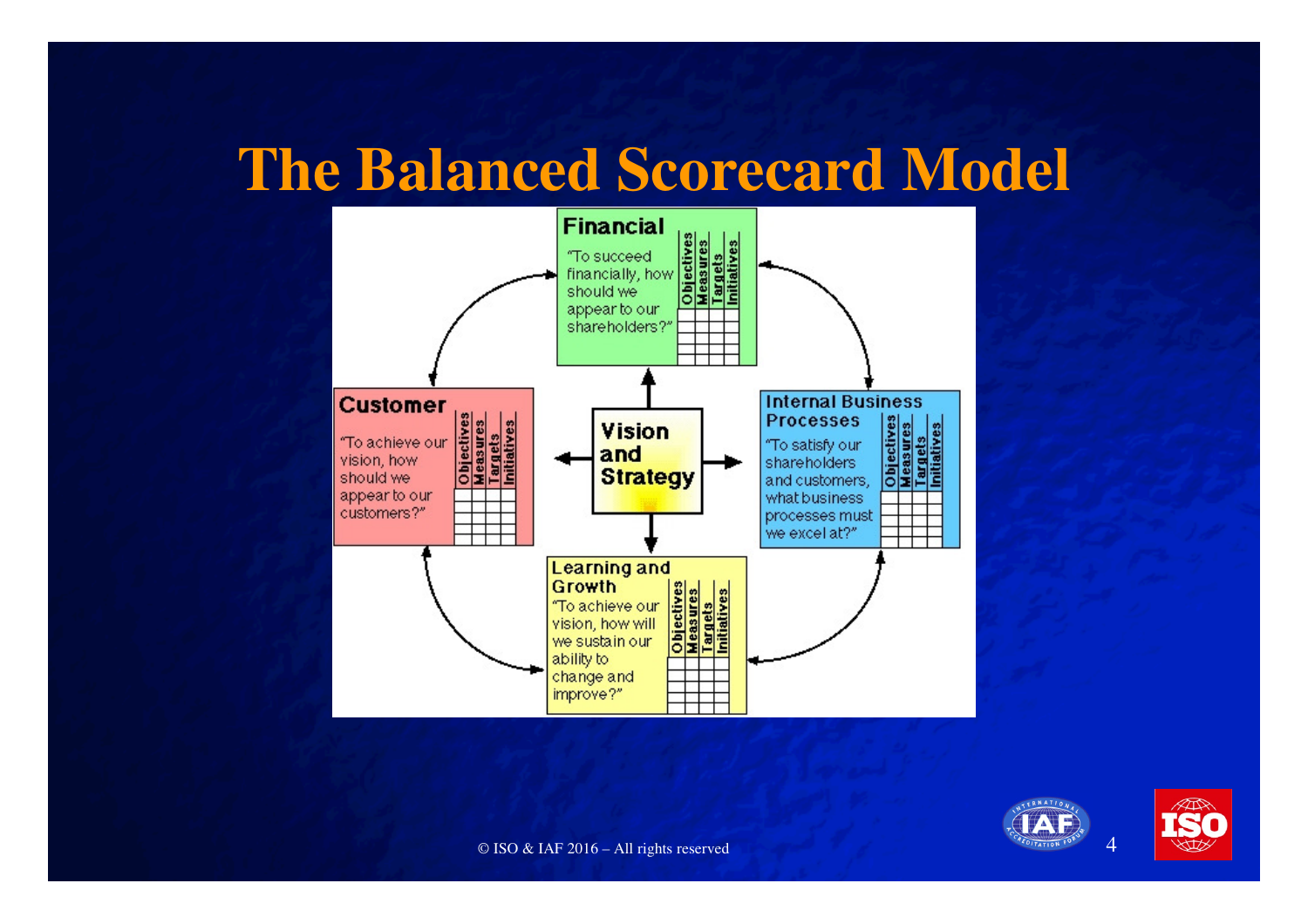#### **Business Excellence Models**

**Many types of business excellence models exist throughout the world:**

•**Deming Award**

•**Malcolm Baldrige Award**

•**EFQM Model and Award**

•**National Business Excellence Models and Awards**

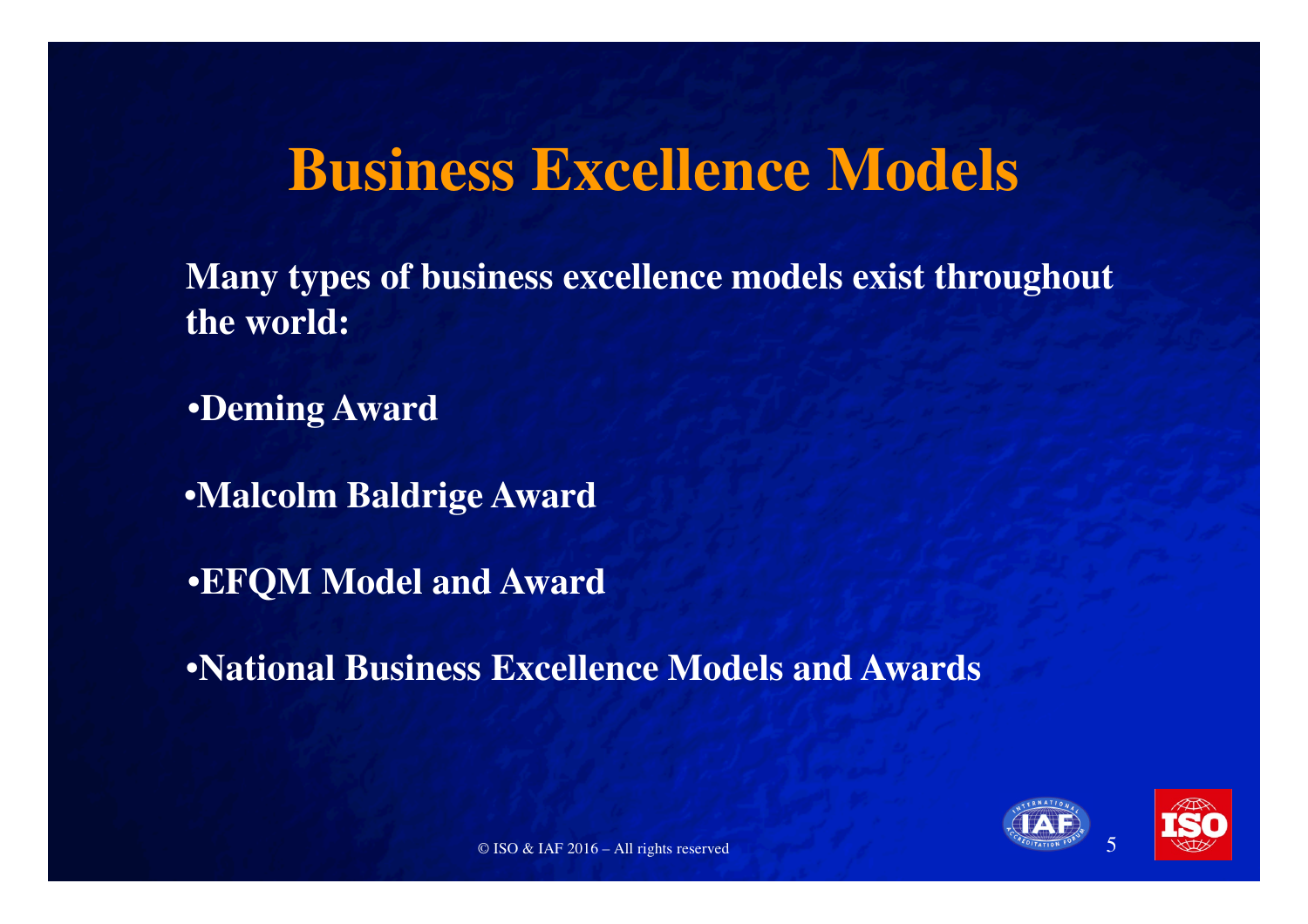### **Typical National Excellence Model**

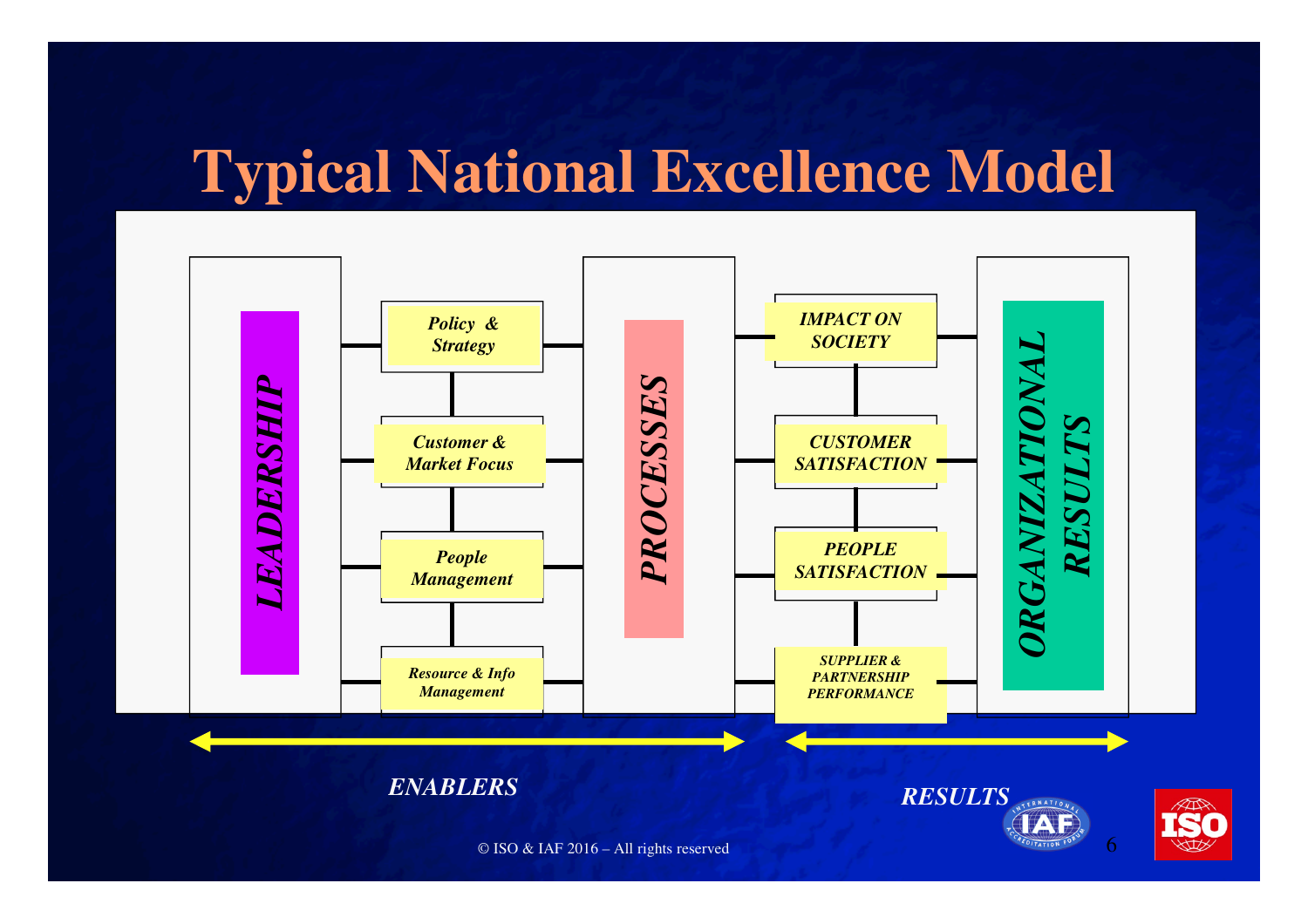#### **ISO 9001and ISO 9004**

**Quality Management Systems - Requirements** 

**Quality Management Systems – Managing for the sustained success of an organization – A quality management approach**

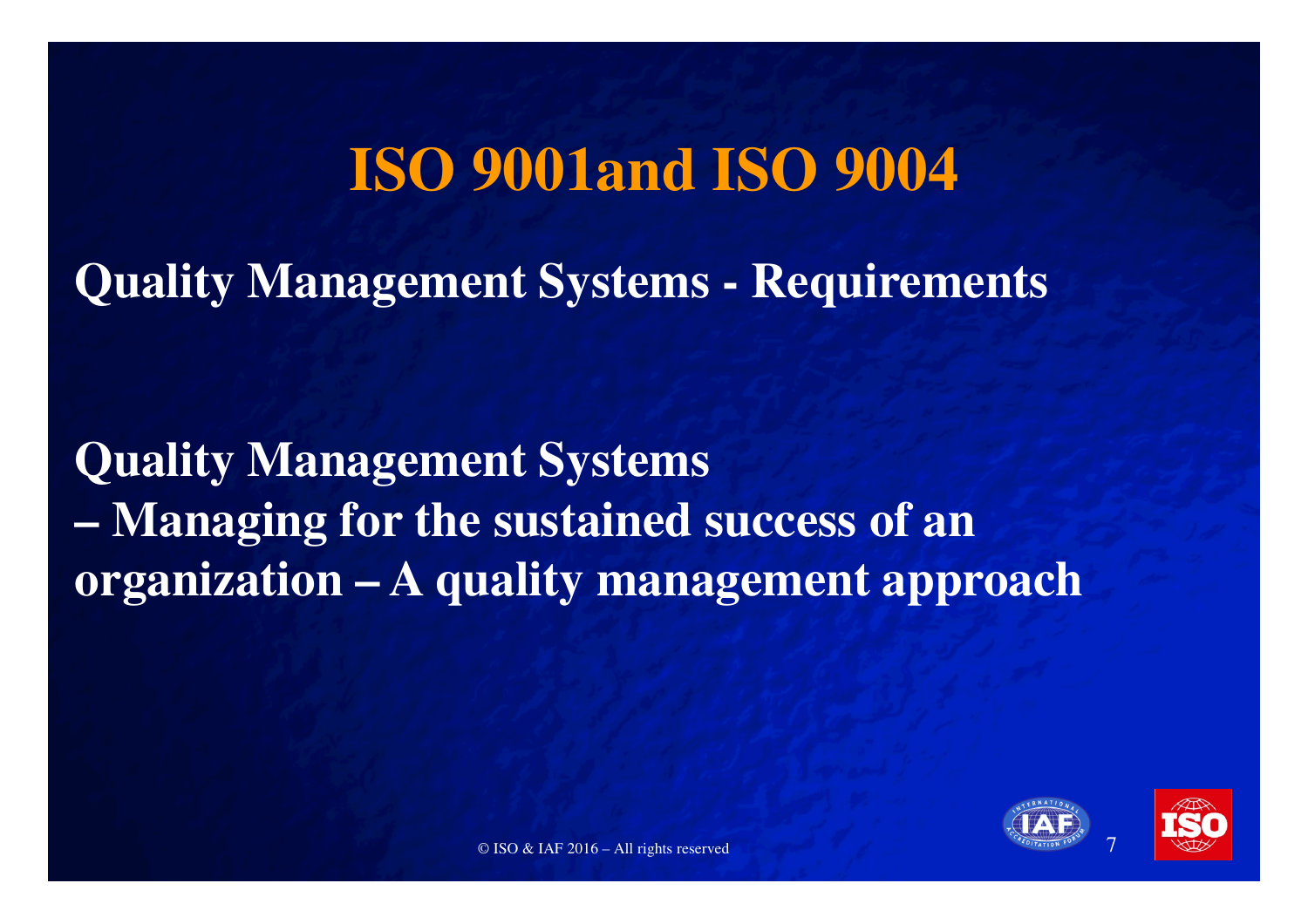



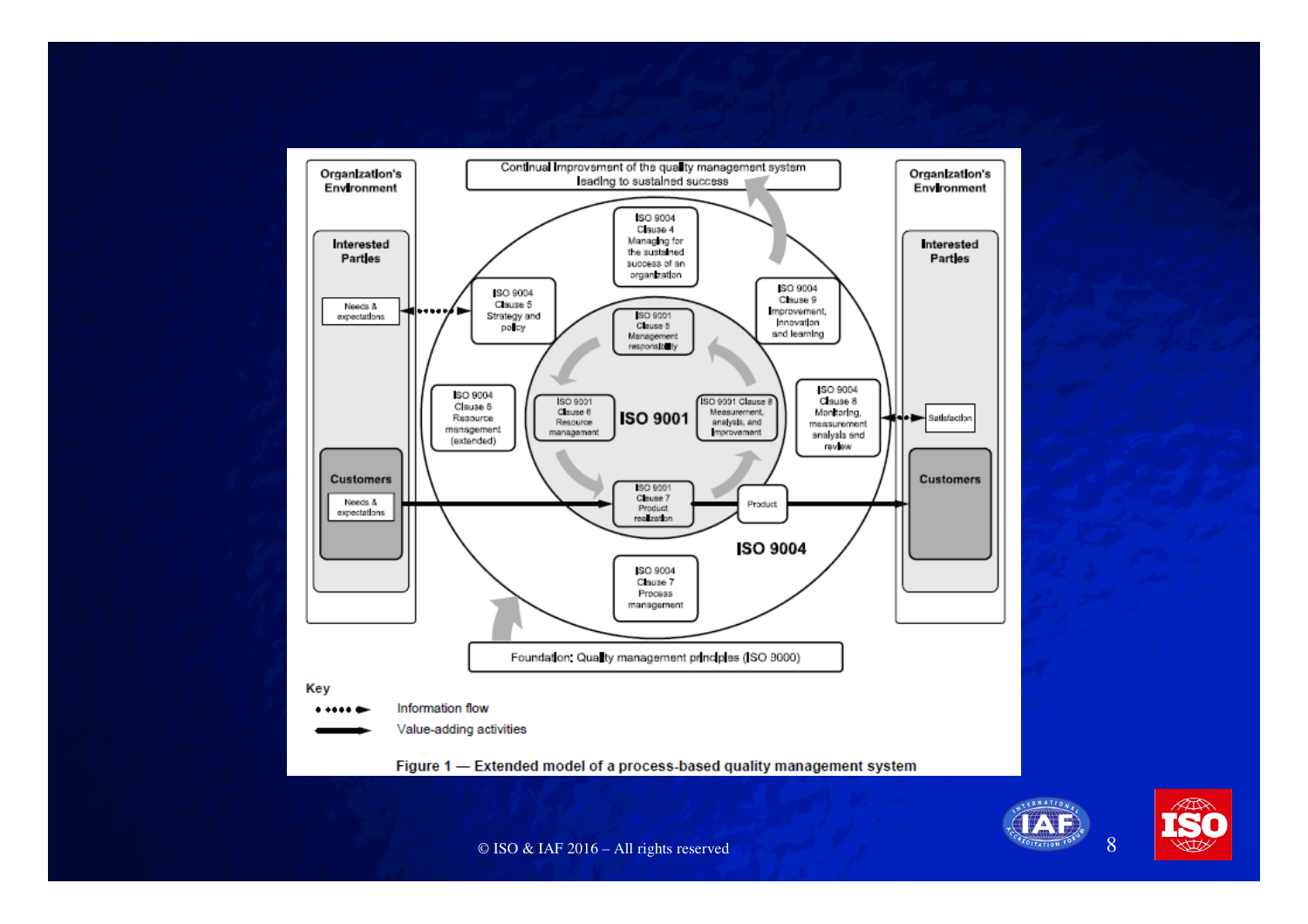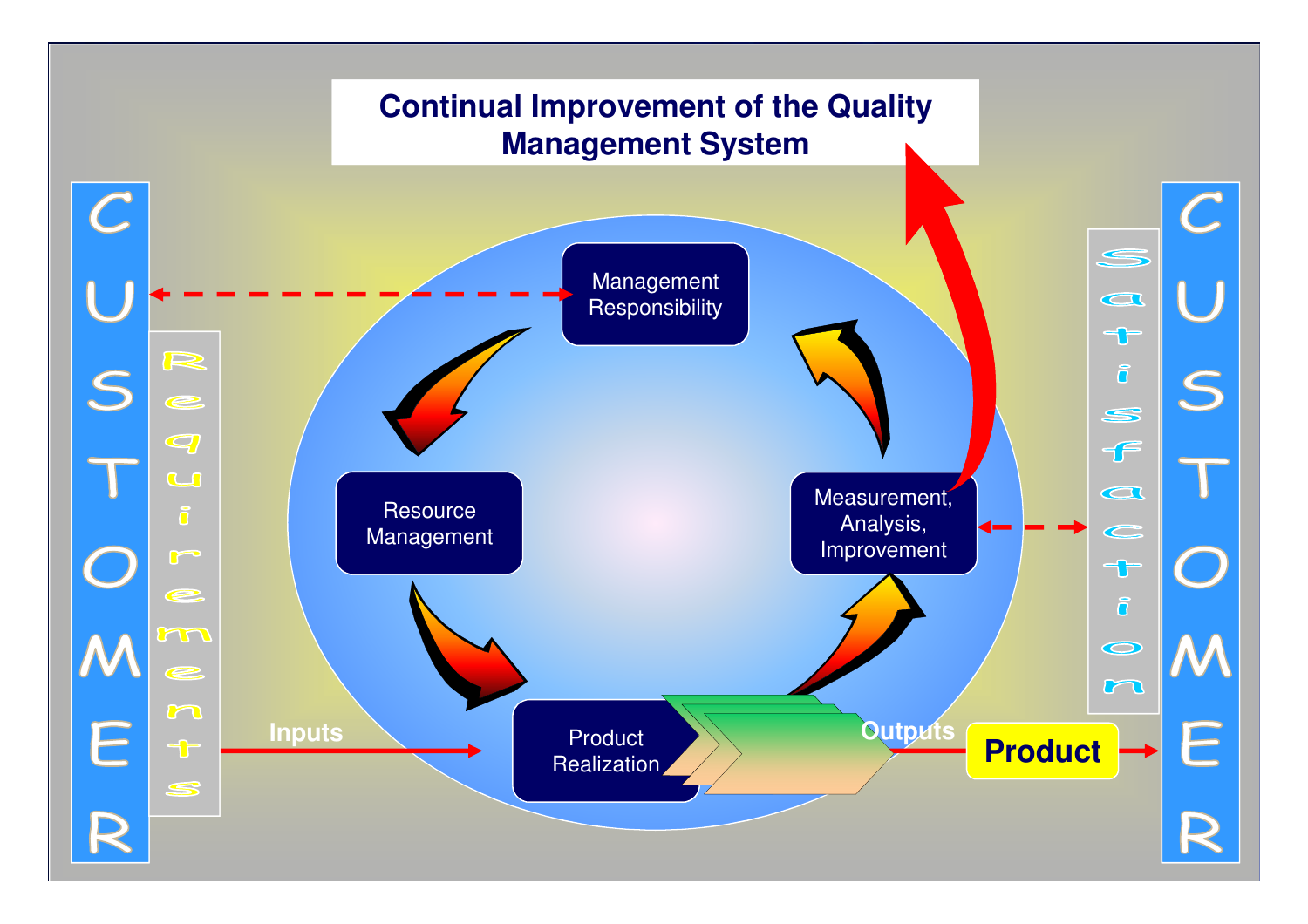# **Comparison**

| <b>Balanced Scorecard</b>              |                                                                          |
|----------------------------------------|--------------------------------------------------------------------------|
| <b>Vision and Strategy</b>             | <b>Context of the organization</b>                                       |
|                                        | <b>Quality Policy</b>                                                    |
|                                        | <b>Quality objectives</b>                                                |
| <b>Customer</b>                        | <b>Customer focus</b>                                                    |
|                                        | <b>Understanding the needs and</b><br>expectations of interested parties |
|                                        | <b>Requirements for product and</b><br>services                          |
| <b>Internal Business Processes</b>     | <b>OMS and its Processes</b>                                             |
|                                        | <b>Operations</b>                                                        |
| <b>Organization's Business Results</b> | <b>Performance evaluation</b>                                            |

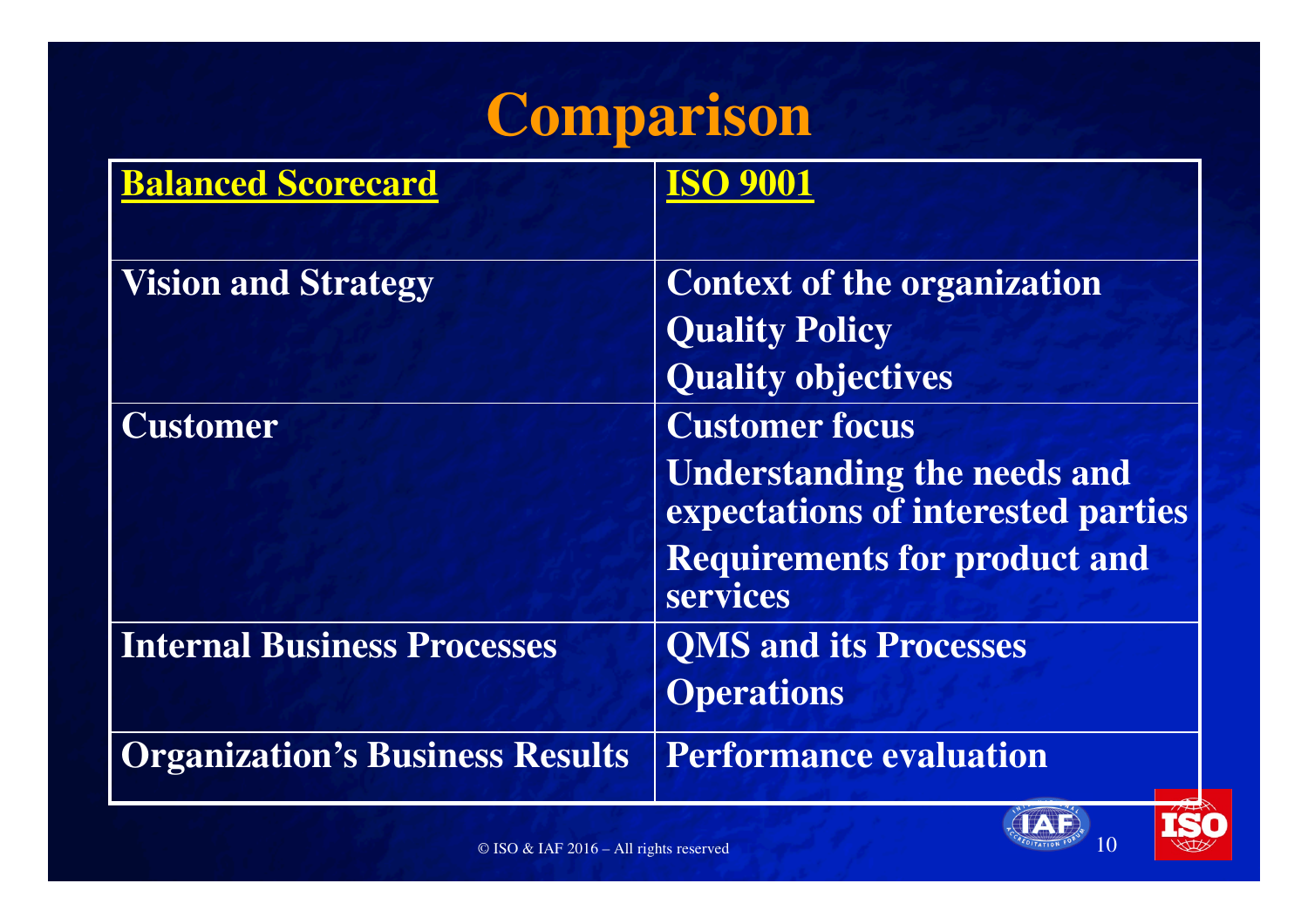## **Comparison**

| <b>Excellence Model</b>                | <b>ISO 9001</b>               |
|----------------------------------------|-------------------------------|
| <b>Policy and Strategy</b>             | <b>Policy</b>                 |
|                                        | <b>Planning</b>               |
| <b>Customer &amp; Market Focus</b>     | <b>Customer focus</b>         |
| <b>Customer Satisfaction</b>           | <b>Customer communication</b> |
|                                        | <b>Customer satisfaction</b>  |
| <b>People Management</b>               | <b>People</b>                 |
| <b>Business Processes</b>              | <b>QMS</b> and its processes  |
|                                        | <b>Operation</b>              |
| <b>Organization's business results</b> | <b>Performance evaluation</b> |



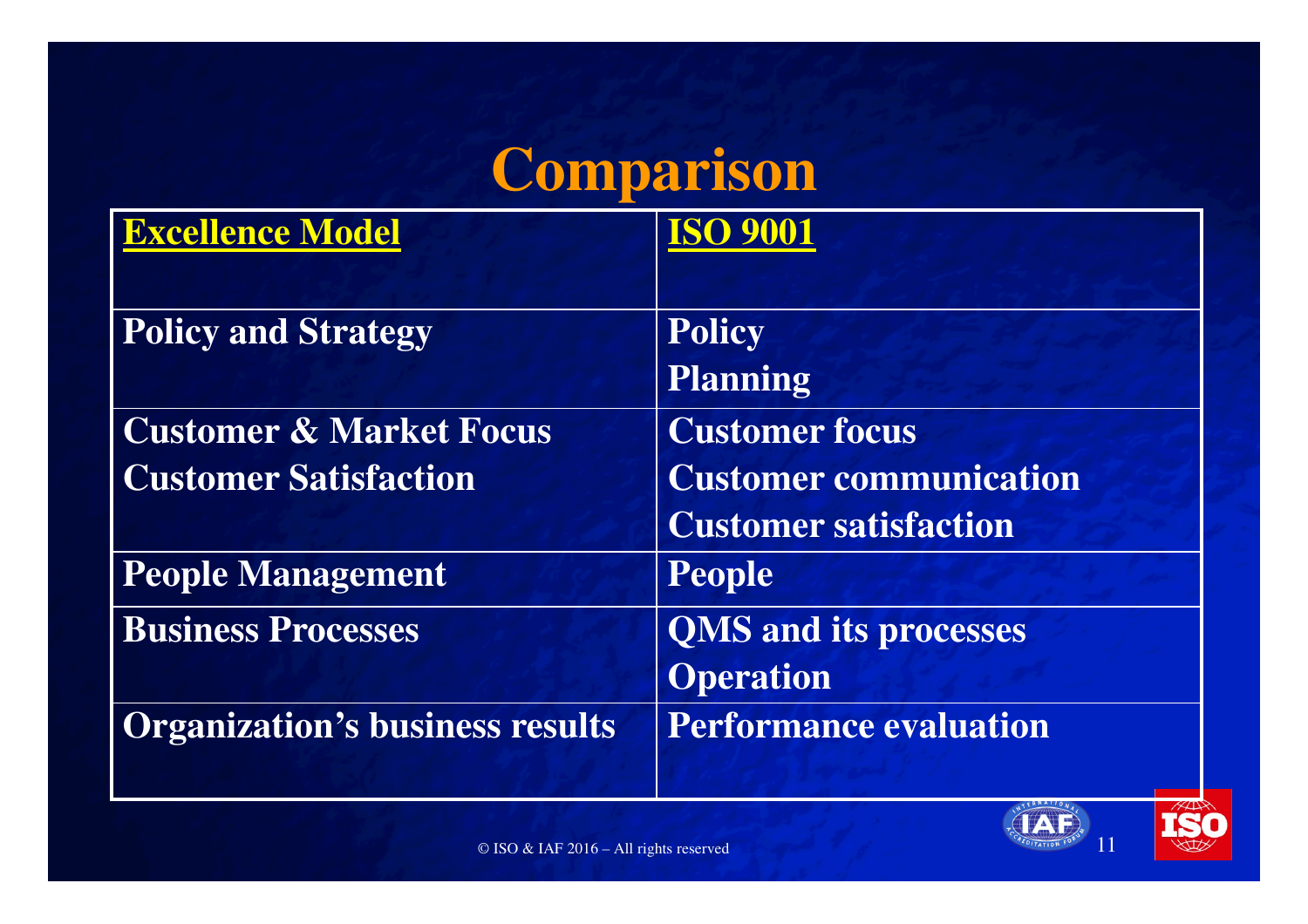## **ISO 9001**

**ISO 9001 specifies requirements for <sup>a</sup> quality managementsystem when an organization:**

•**Needs to demonstrate its ability to consistently provide products and services that meet customer and applicablestatutory and regulatory requirements, and**

•**Aims to enhance customer satisfaction through the effective application of the system, including processes for improvement of the system and the assurance ofconformity to customer and applicable statutory andregulatory requirements.**



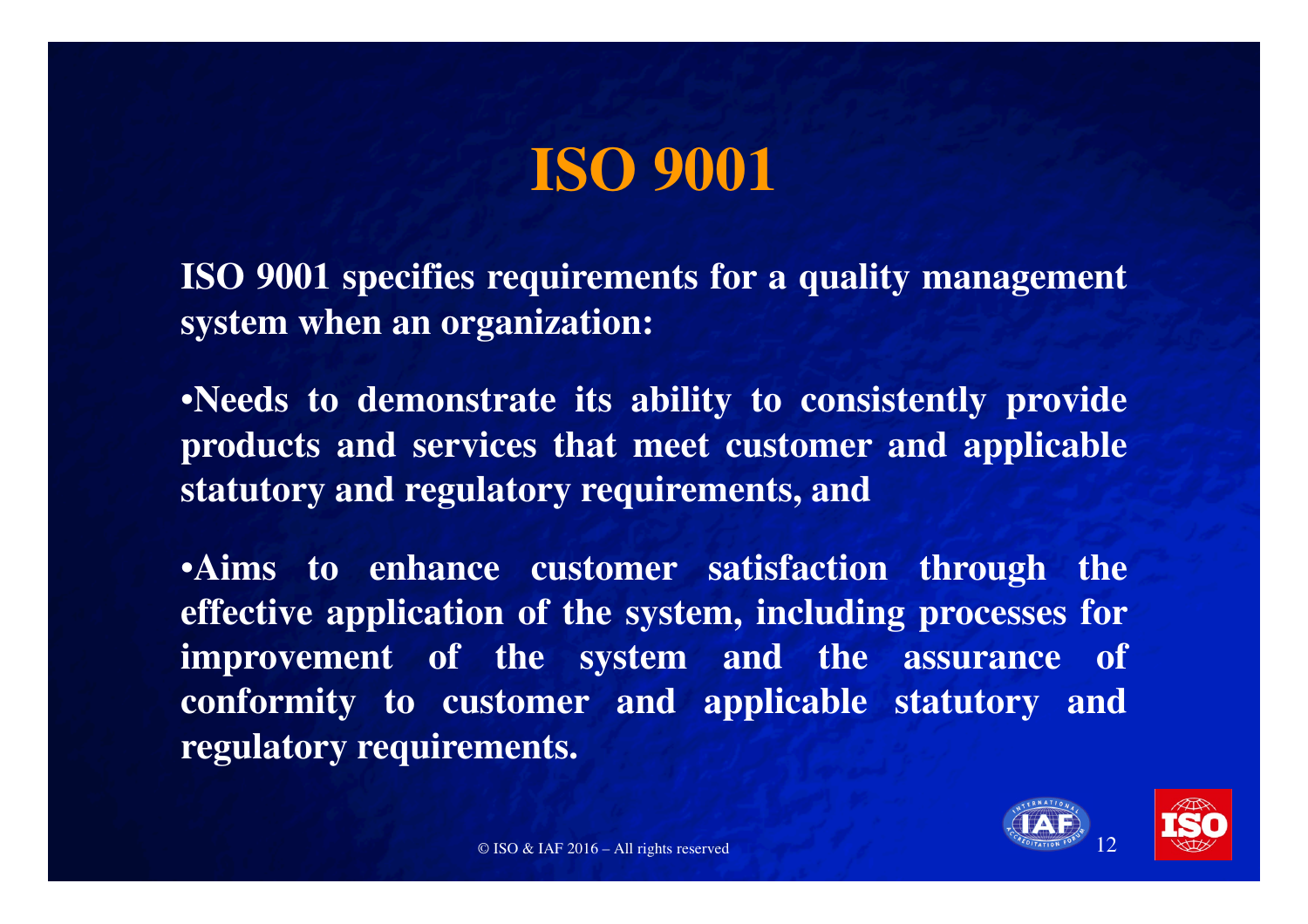#### **The Sydney Model**

**The concept of this model was developed by the ISO/TC176 & IAF** *ISO <sup>9001</sup> Auditing Practices Group* **during their meeting in Sydney, Australia during 2003.**

**The model illustrates that effectiveness and improvement can be represented as <sup>a</sup> cyclical process that uses the components of the QMS to analyze data and then direct changes and initiatives that ensure continual improvement. The overall result is an enhanced pro-active approach to meet QMS objectivesand more importantly their related corporateorganizational, business and/or financial objectives.**

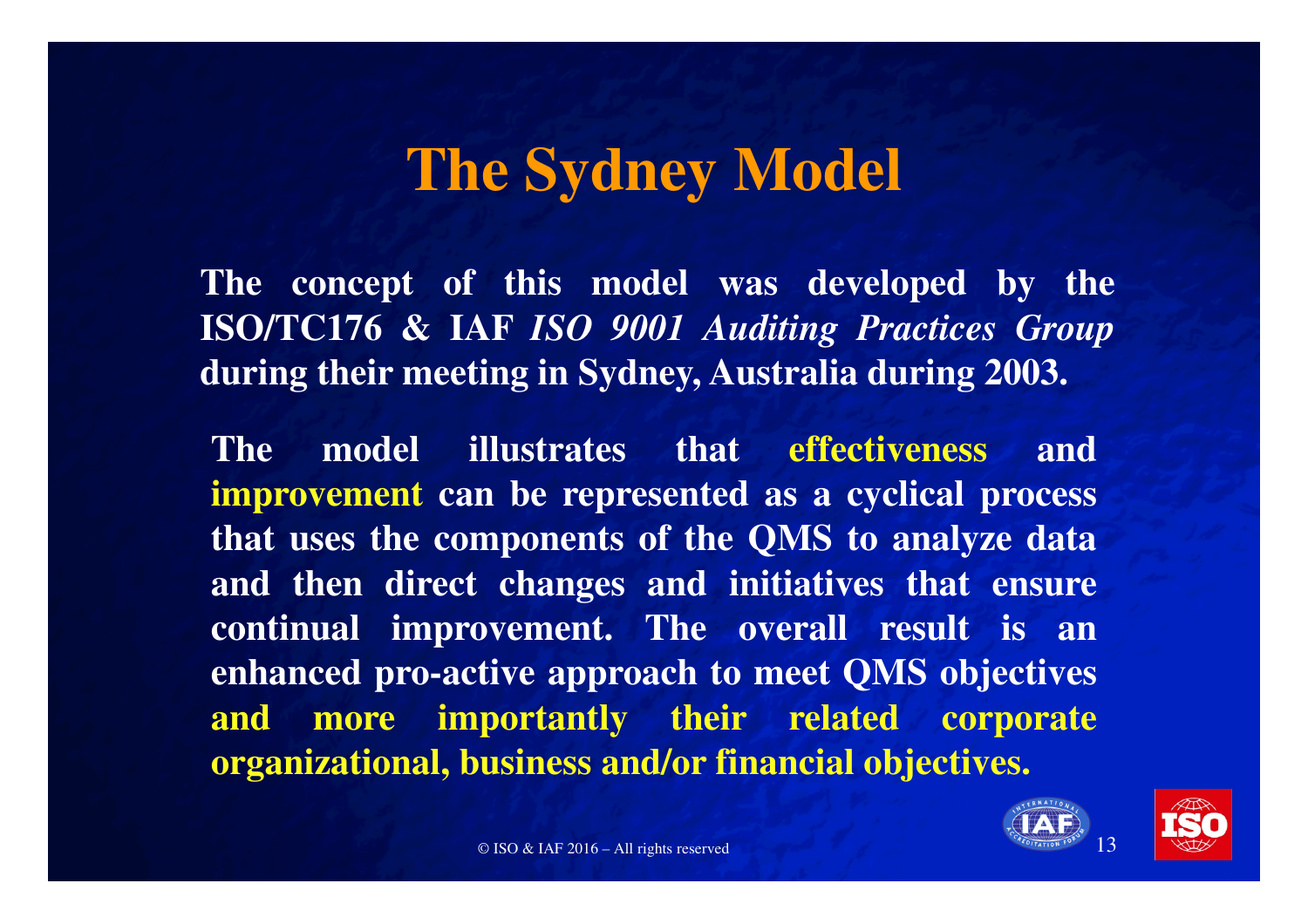#### **Improvement and Effectiveness**

**There are many examples and requirements in ISO 9001 that require the organization to address the effectiveness of its quality management system.**

**Further requirements specify the need for improvements to the quality management system – not just sporadic quality campaigns.**



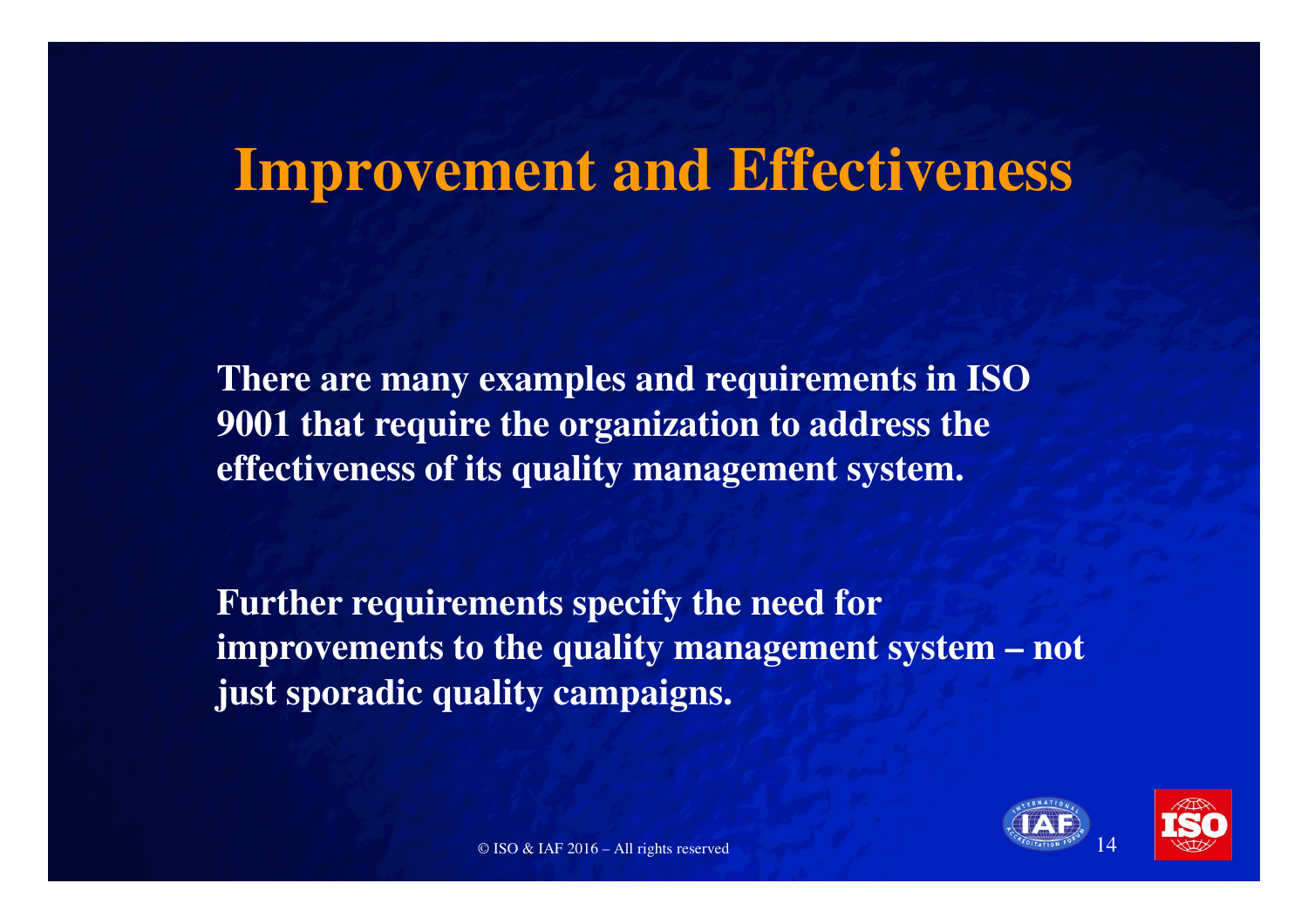#### **Effectiveness**

**Extent to which planned activities are realized and planned results are achieved.**

**ISO 9000:2015, 3.7.11**

**ISO 9001 promotes the adoption of <sup>a</sup> process approach when developing, implementing and improving the effectiveness of <sup>a</sup> quality management system, to enhancecustomer satisfaction by meeting customer requirements.**

**ISO 9001: 2015 0.3.1**





**.**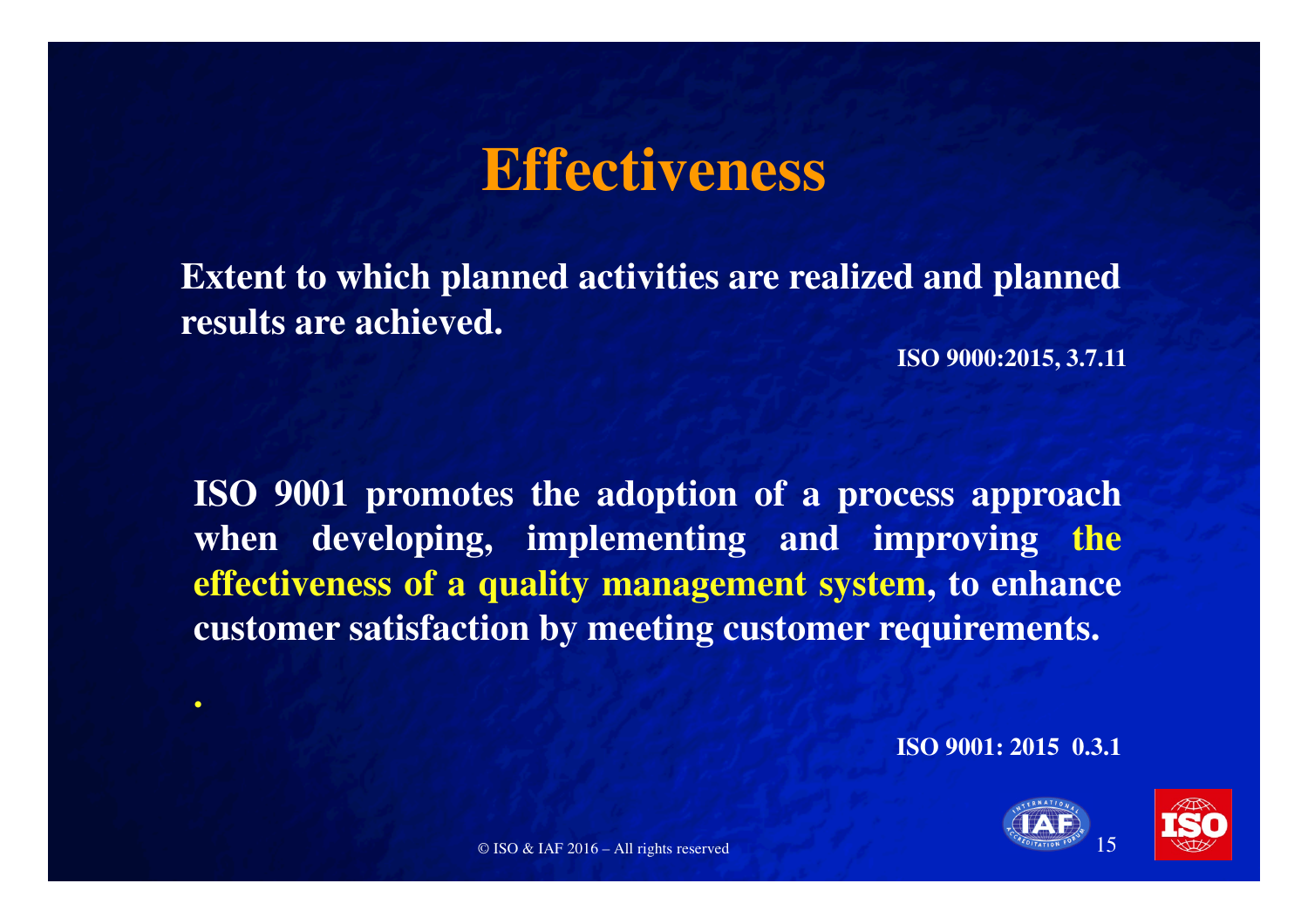#### **Improvement and Effectiveness**

**The organization shall continually improve the suitability, adequacy and effectiveness of the quality management system.**

**ISO 9001: 2015 10.3**

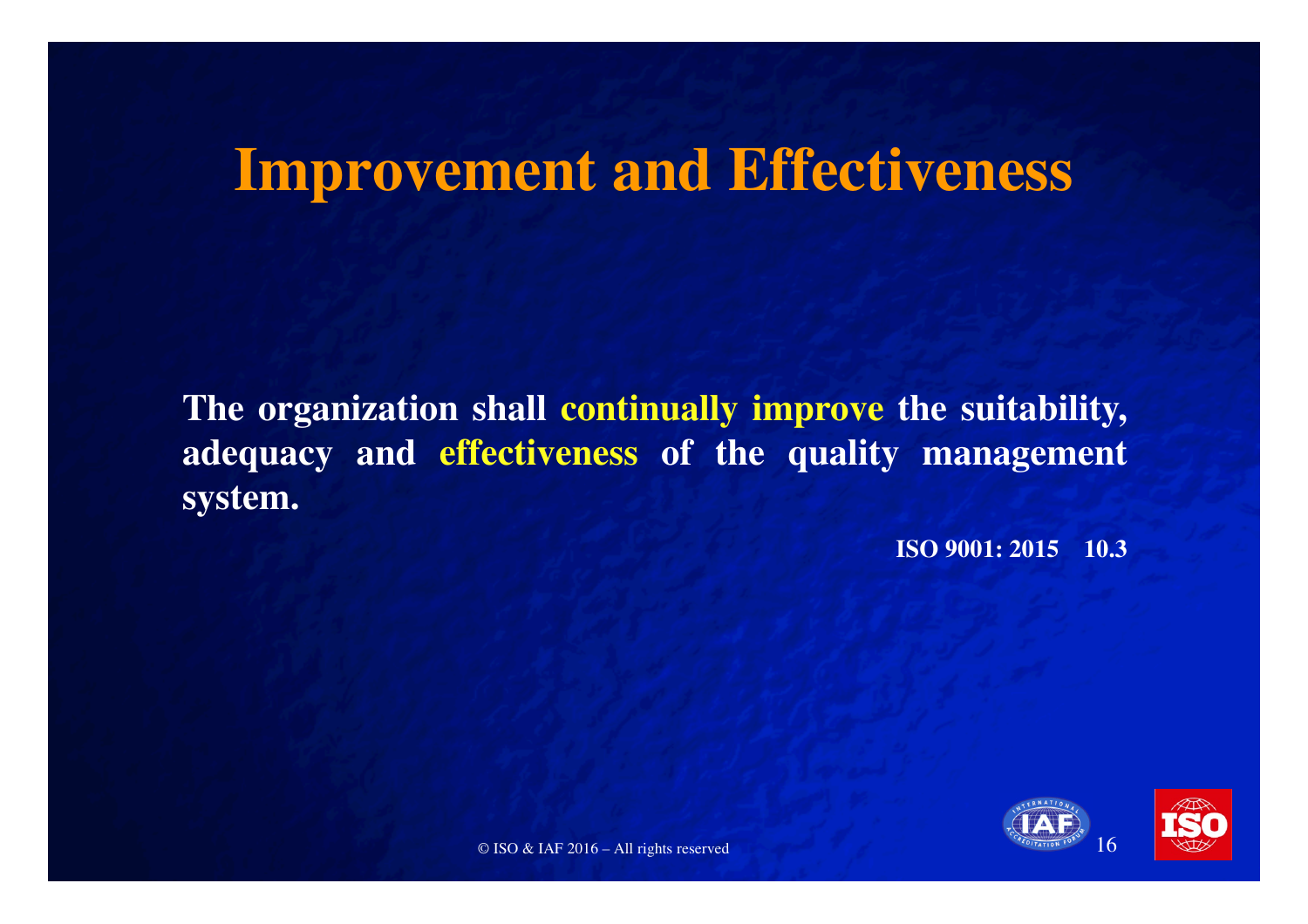#### **The Concept of the Sydney Model**

**The organization shall analyze and evaluate appropriate data and information arising from monitoring andmeasurement.**

**ISO 9001: 2015 9.1.3**

**And to ensure that the organization's quality and/or business objectives have been met!** 



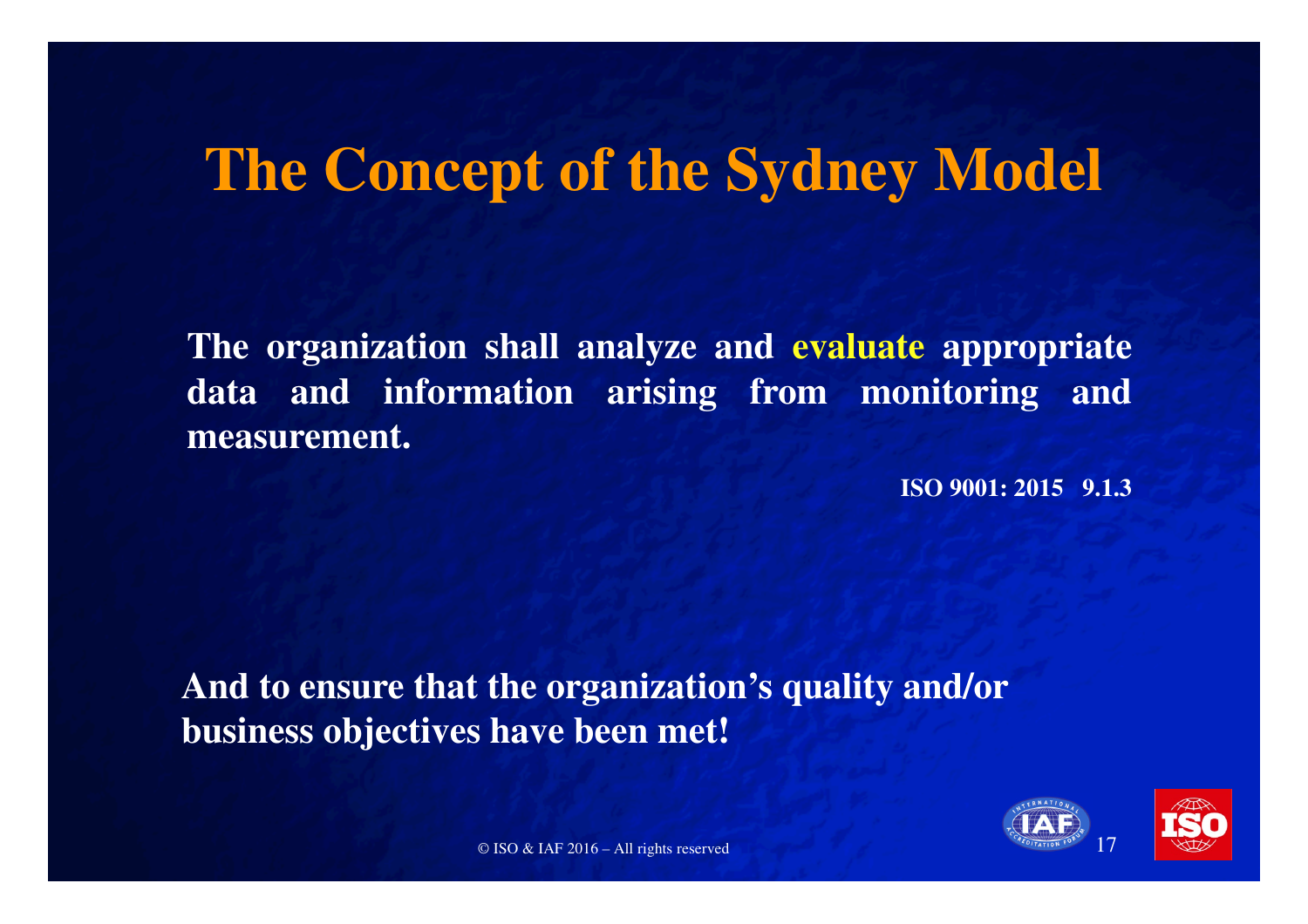#### **The Sydney Model**

**In the following example, an organization has identified severalquality objectives and has collected data on the results of these objectives. Using <sup>a</sup> gap analysis technique, the results are compared to the objectives and the degree of effectiveness of theQMS is established for <sup>a</sup> given time period.**

**The same data also allows the organization to measure improvement and to take any necessary action based on theinformation and results.**



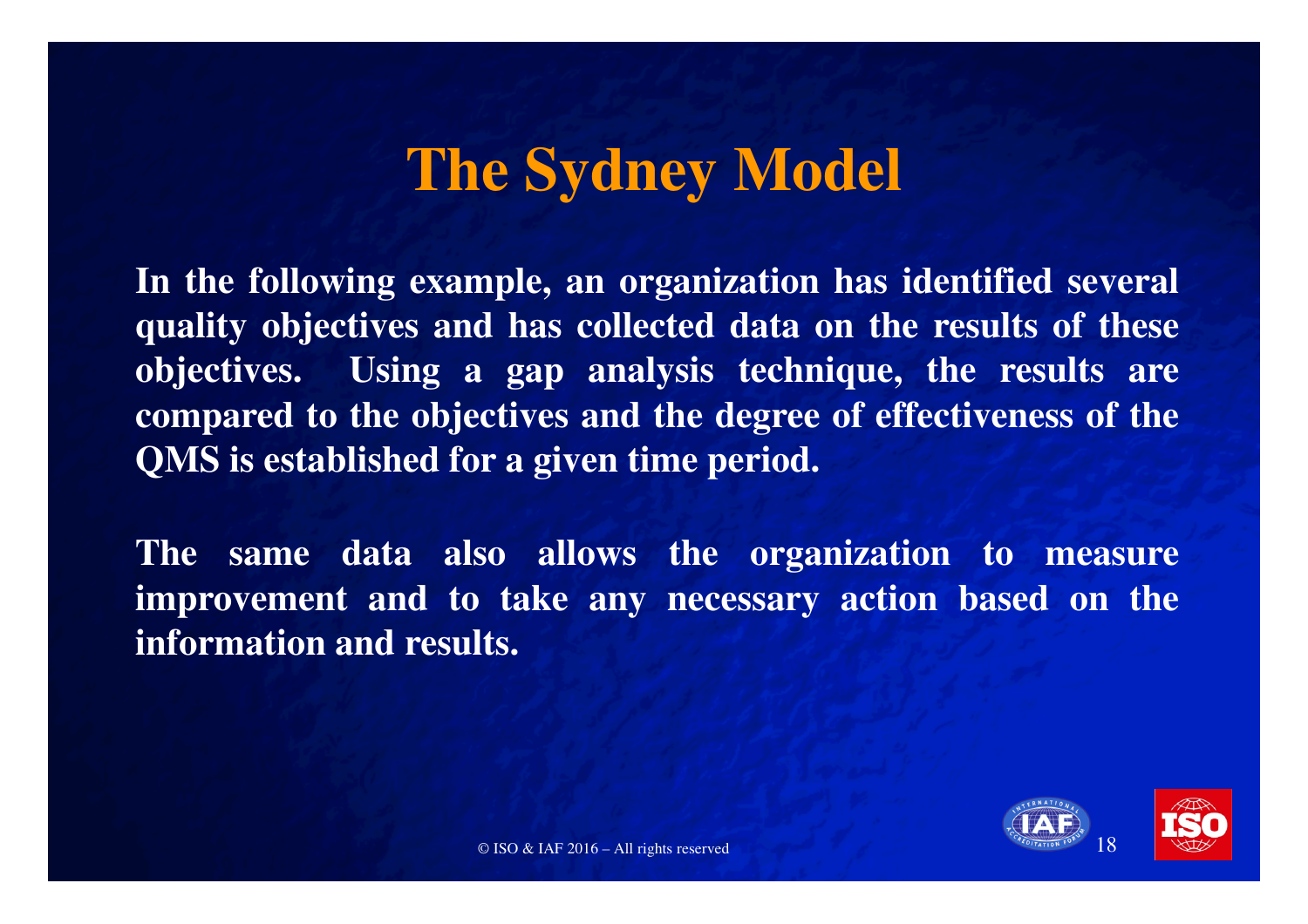#### **Analysis of Data**

Organizational**Objectives**  Customer requirementsStatutory & regulatory requirements

Defect rate and customer returns

QMS controls

Purchasing

**Examples of objectives set by the Organization**



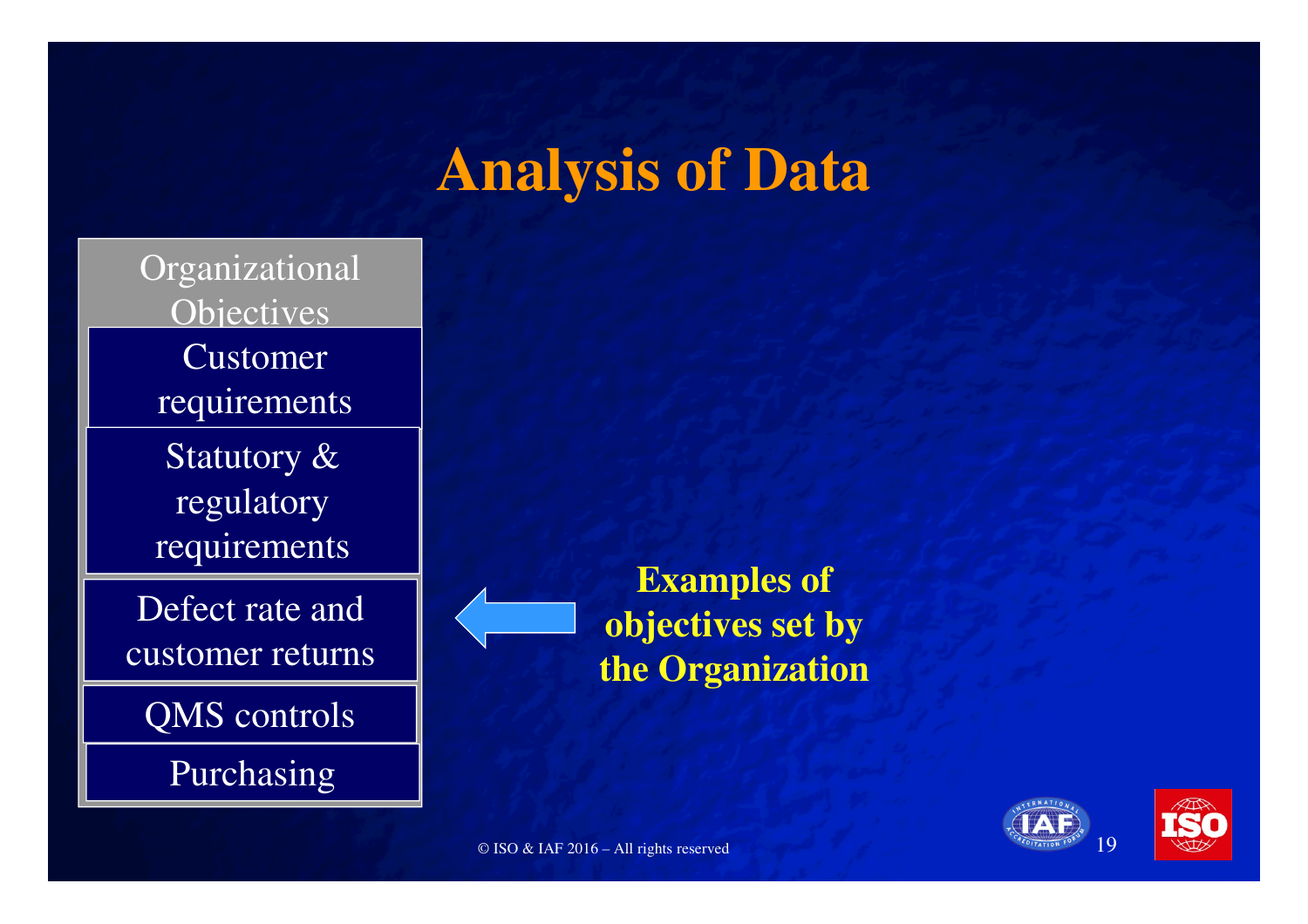#### **Analysis of Data**

Organizational**Objectives** Customer requirementsStatutory & regulatory requirements

Defect rate and customer returns

QMS controls

Purchasing

**Examples of results recorded by the Organization**

OrganizationalResults

Customer satisfactionStatutory & regulatory compliance

Quality system metrics

Inspection and test

Supplier performance

**ISO**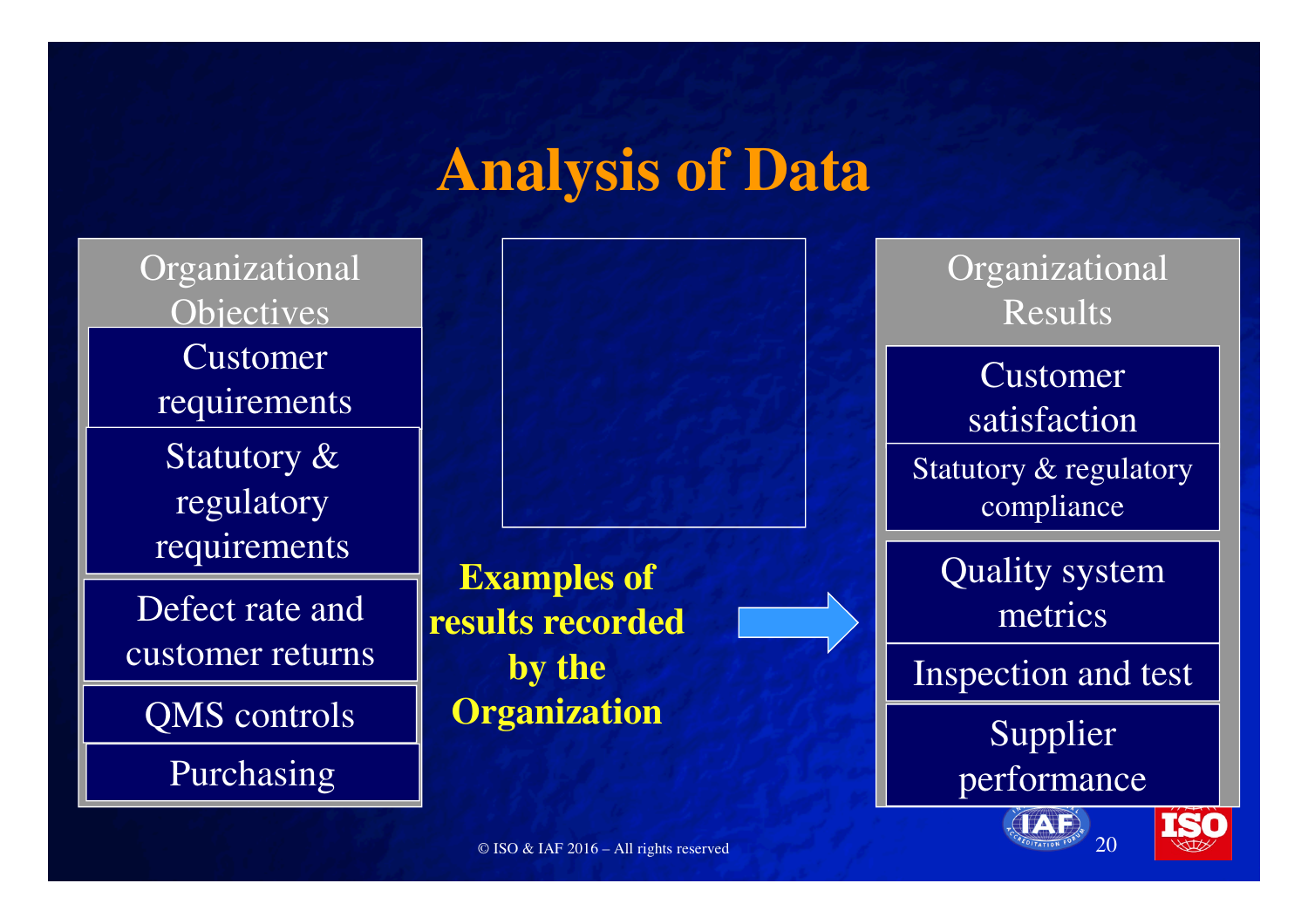#### **Effectiveness of the QMS**

OrganizationalObjectives



OrganizationalResults

**Things are looking good!**

**The gap measures the lack of effectiveness of the quality management system.**

d and  $\frac{1}{2}$   $\frac{1}{2}$   $\frac{1}{2}$   $\frac{1}{2}$   $\frac{1}{2}$   $\frac{1}{2}$   $\frac{1}{2}$   $\frac{1}{2}$   $\frac{1}{2}$   $\frac{1}{2}$   $\frac{1}{2}$   $\frac{1}{2}$   $\frac{1}{2}$   $\frac{1}{2}$   $\frac{1}{2}$   $\frac{1}{2}$   $\frac{1}{2}$   $\frac{1}{2}$   $\frac{1}{2}$   $\frac{1}{2}$   $\frac{1}{2}$   $\frac{1$ **The narrower the gap, the more effective the QMS.**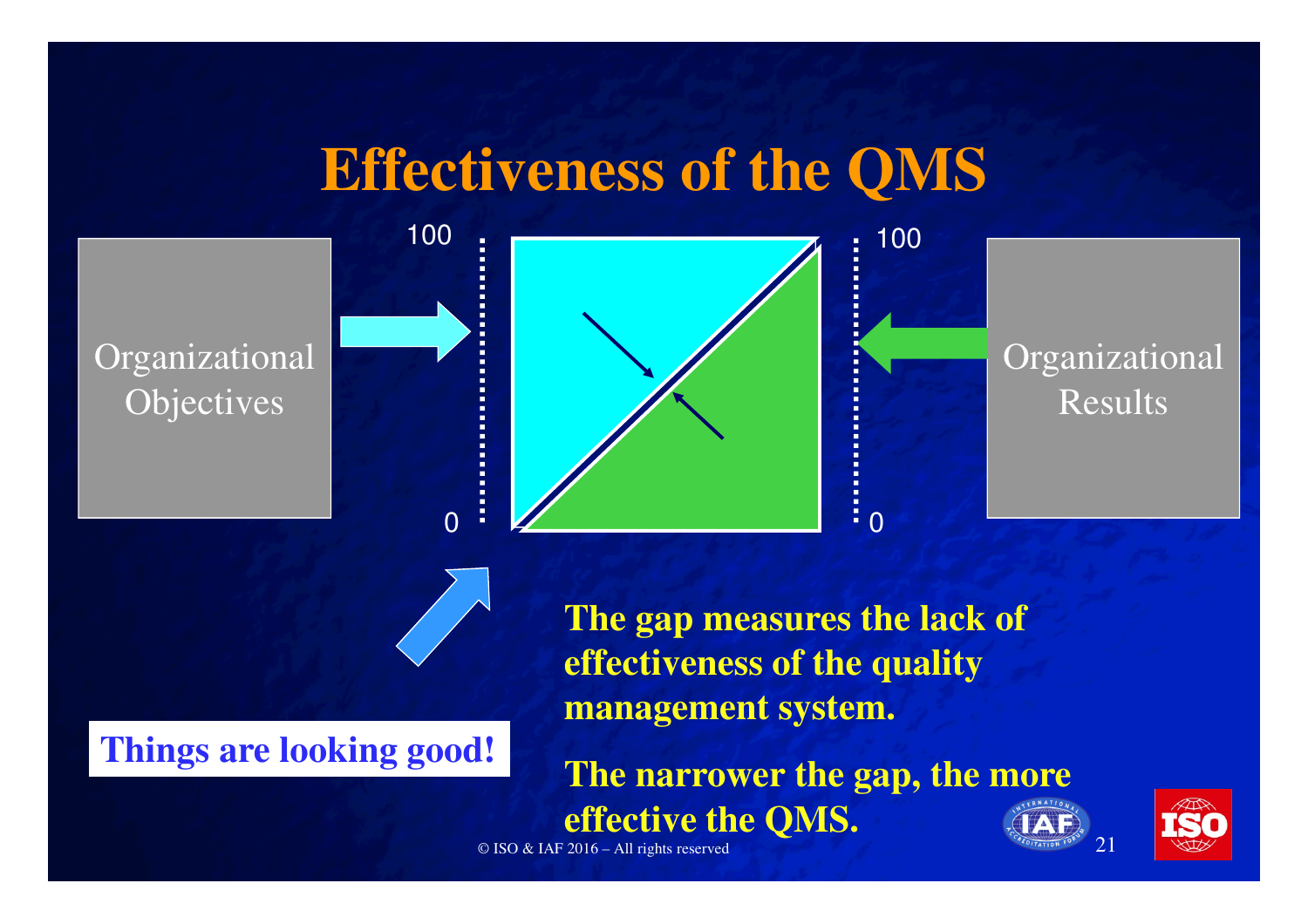#### **Effectiveness of the QMS**



**The gap measures the lack of effectiveness of the quality management system.**

**Management should get a wake up warning!**



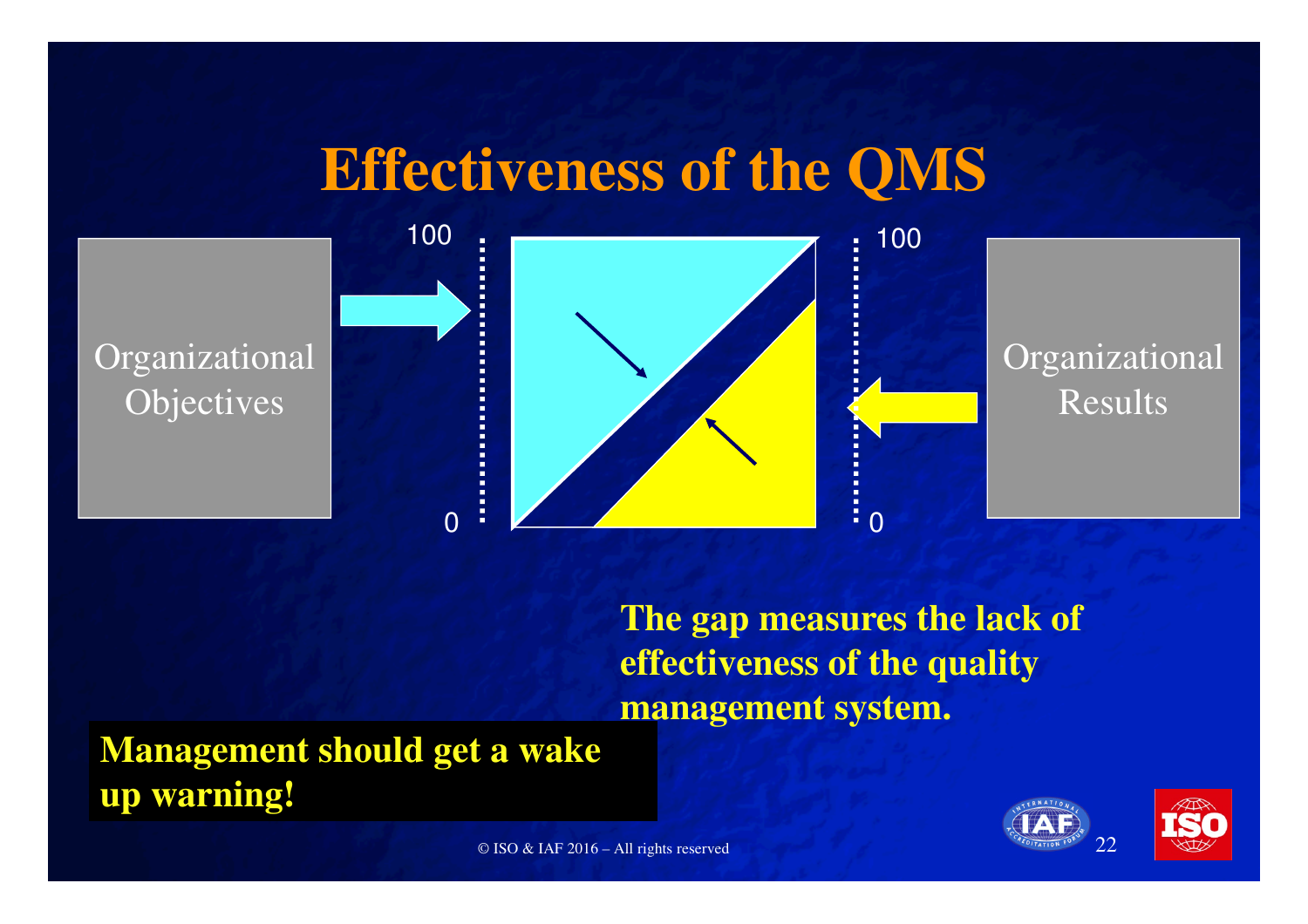#### **Effectiveness of the QMS**



**The gap measures the lack of effectiveness of the quality management system.**

#### **The Organization is in trouble!**



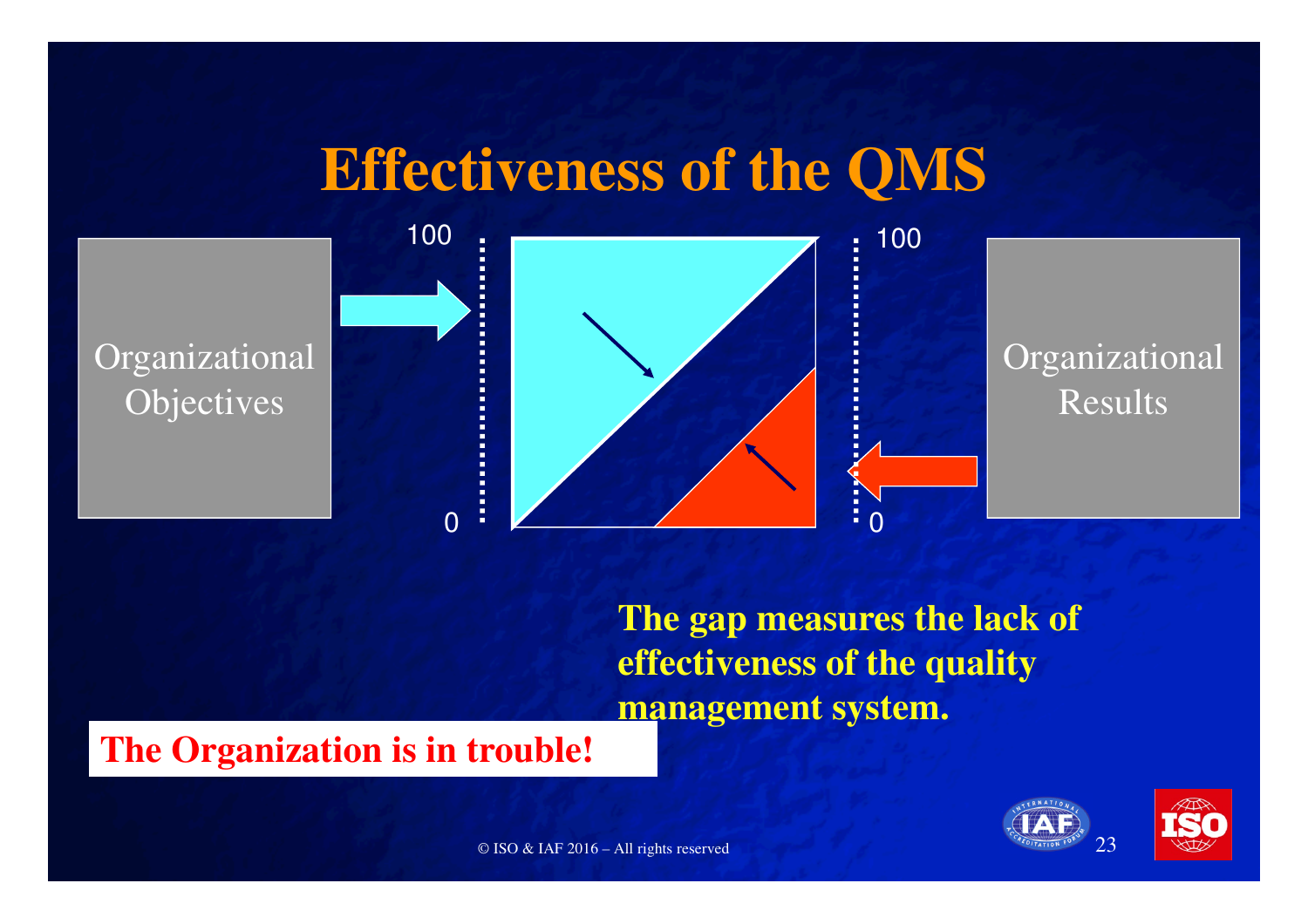#### **Improvement in the QMS**

OrganizationalObjectives



OrganizationalResults

**Improvement in the QMS**

% 100 75 50 25 0

#### **Improvement can also be measured**



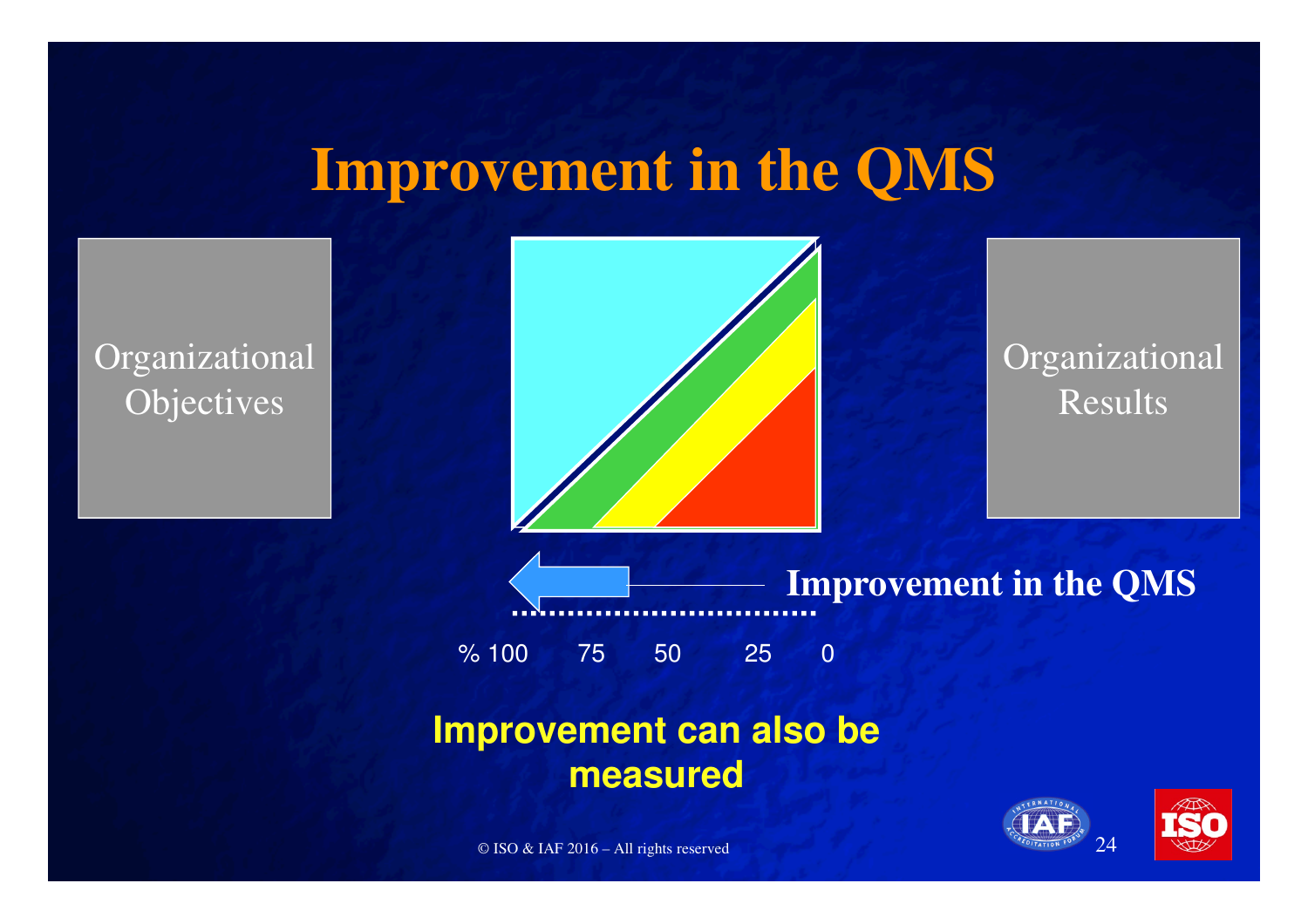#### **Improvement in the QMS**

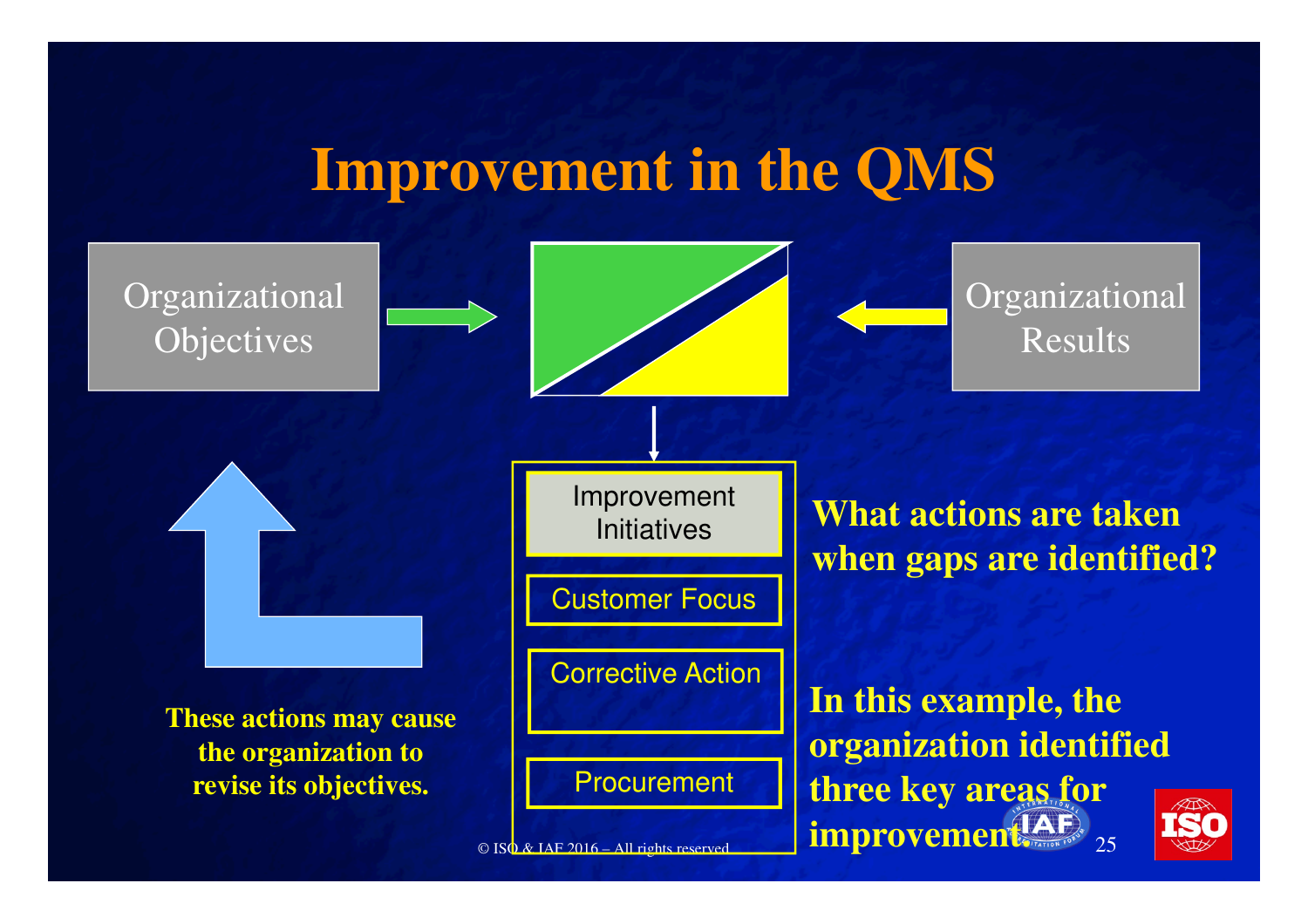#### **Management Review**

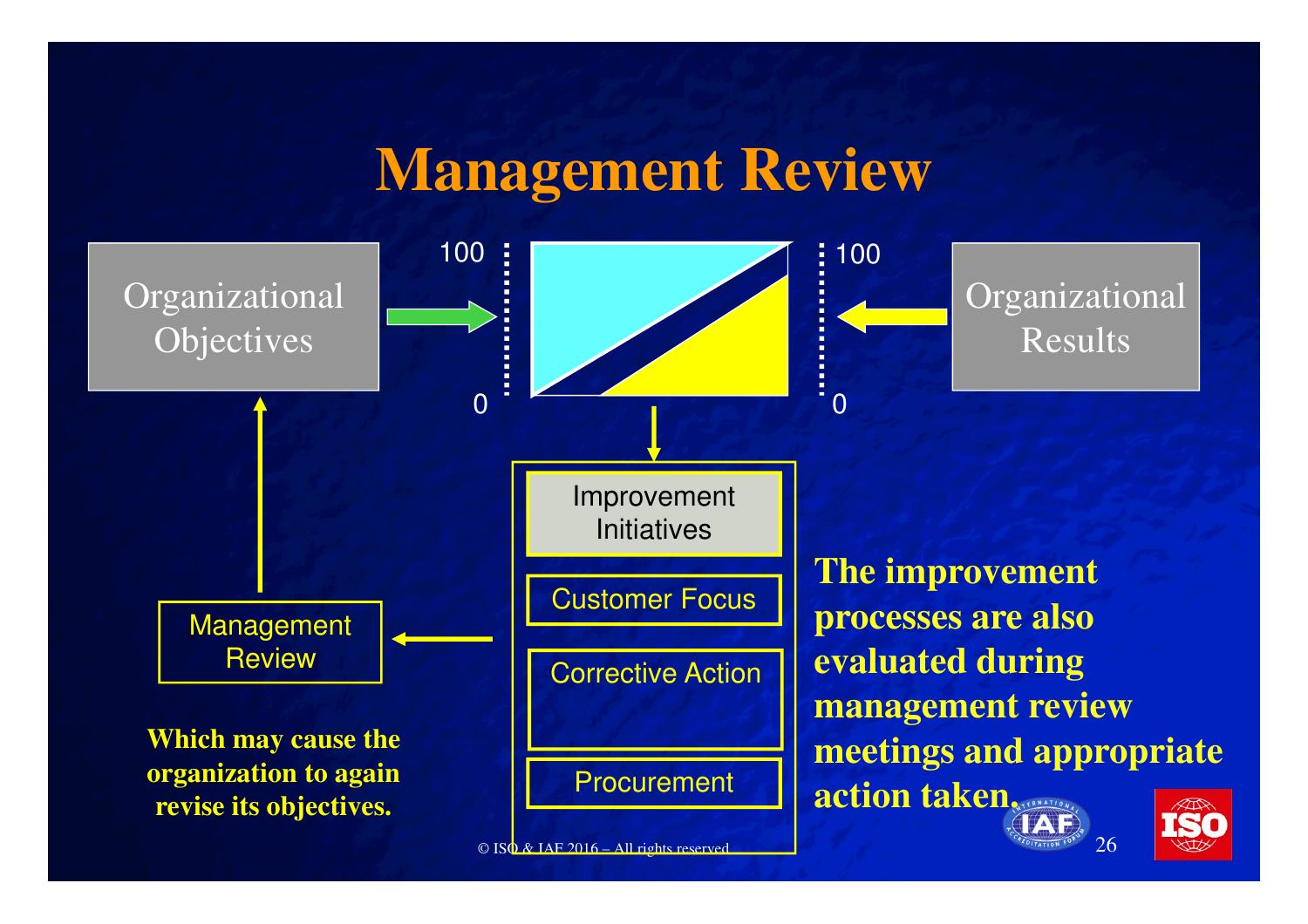#### **The Effectiveness of the Organization**

**After analyzing the data and reaching <sup>a</sup> conclusion on the effectiveness of the QMS, the same process is then used to determine if the quality management system has had an effect onthe Organization's business and/or financial results.**



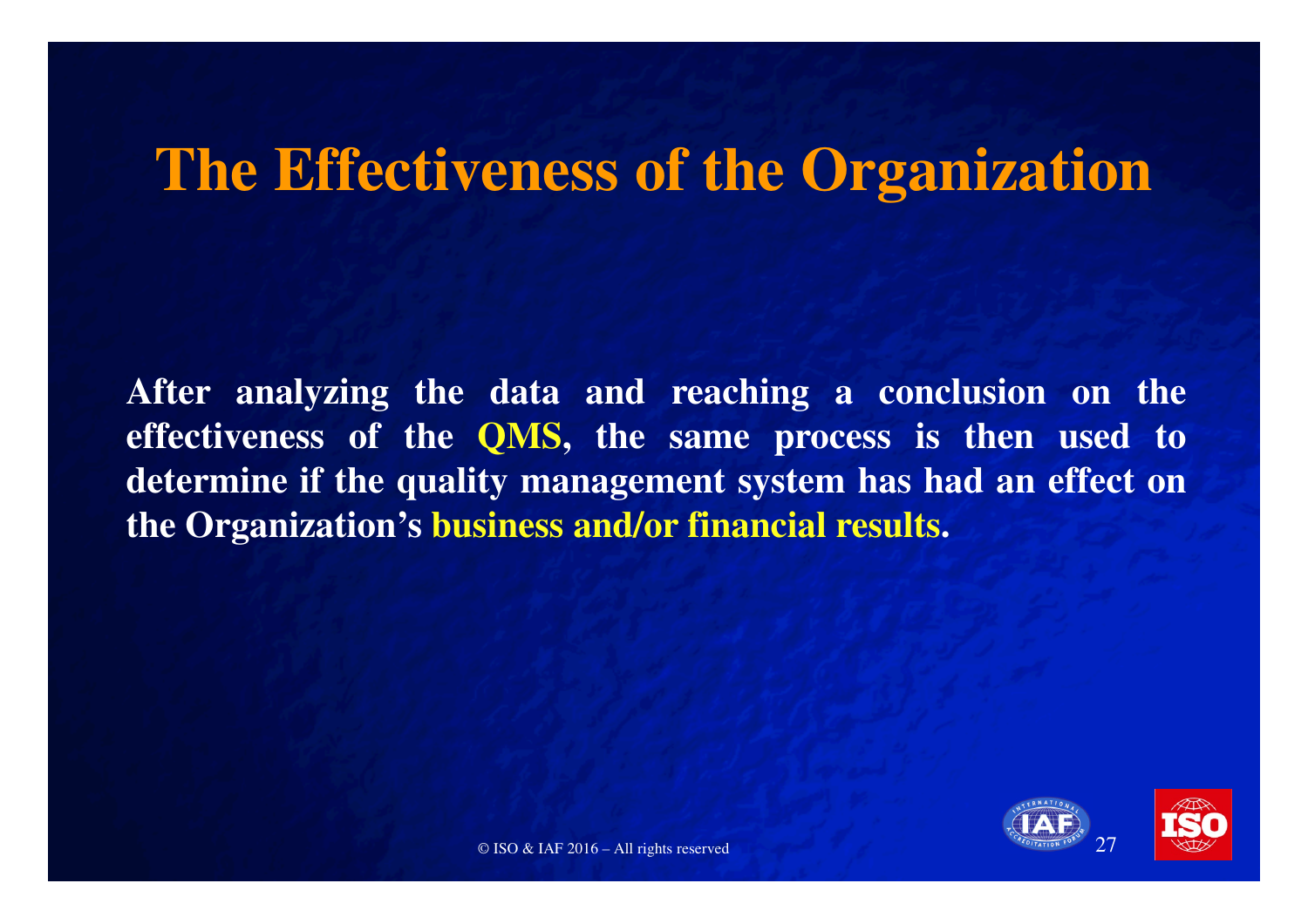#### **Effectiveness of the Organization**



**The gap now measures the lack of business effectiveness of the organization. The narrower the gap, the more effective the organization.**



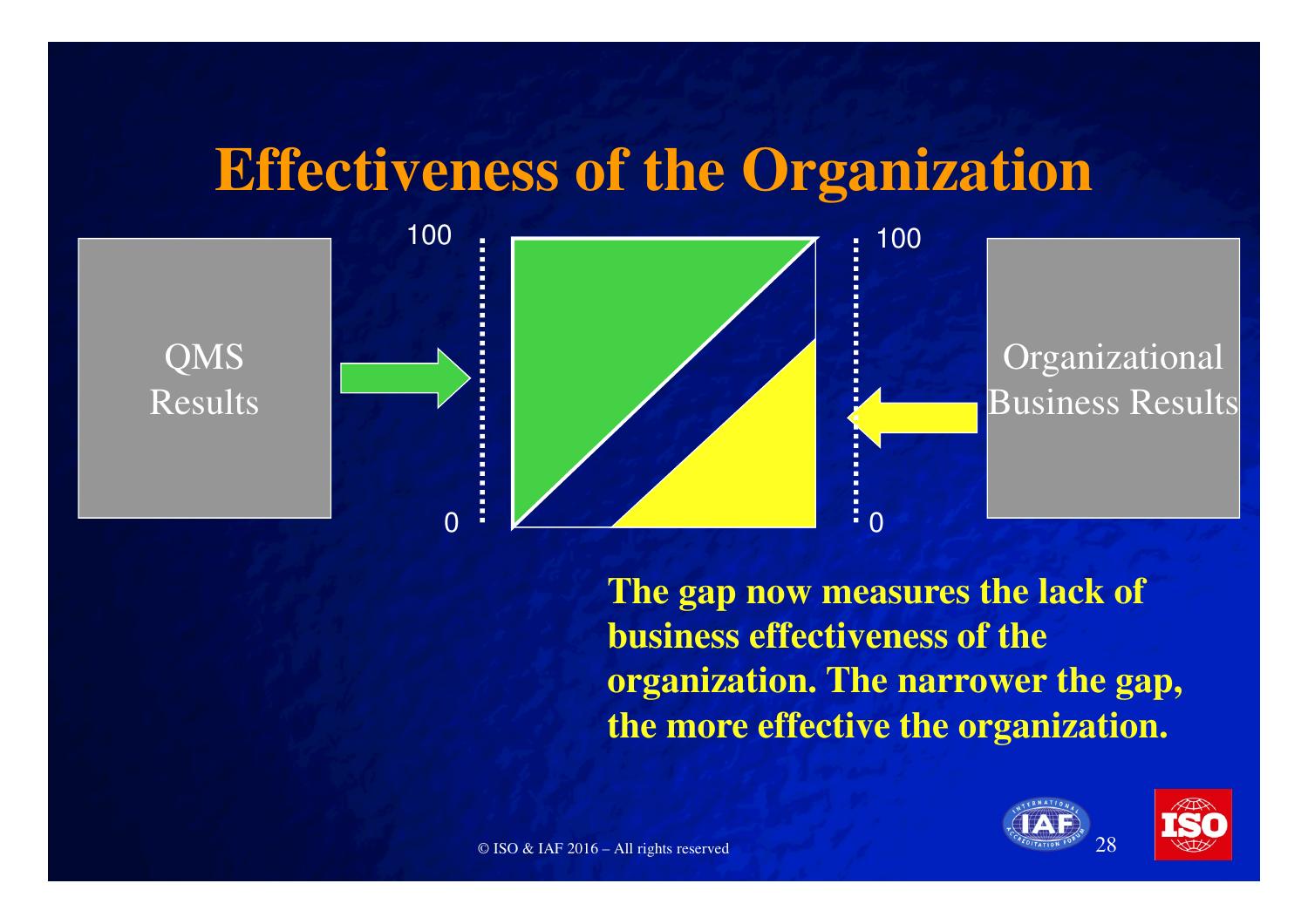#### **Business Improvement in the Organization**

OrganizationalObjectives



OrganizationalResults

% 100 75 50 25 0**Improvement in the organization**

**And again, the improvements in the organization can be measured and managed.**



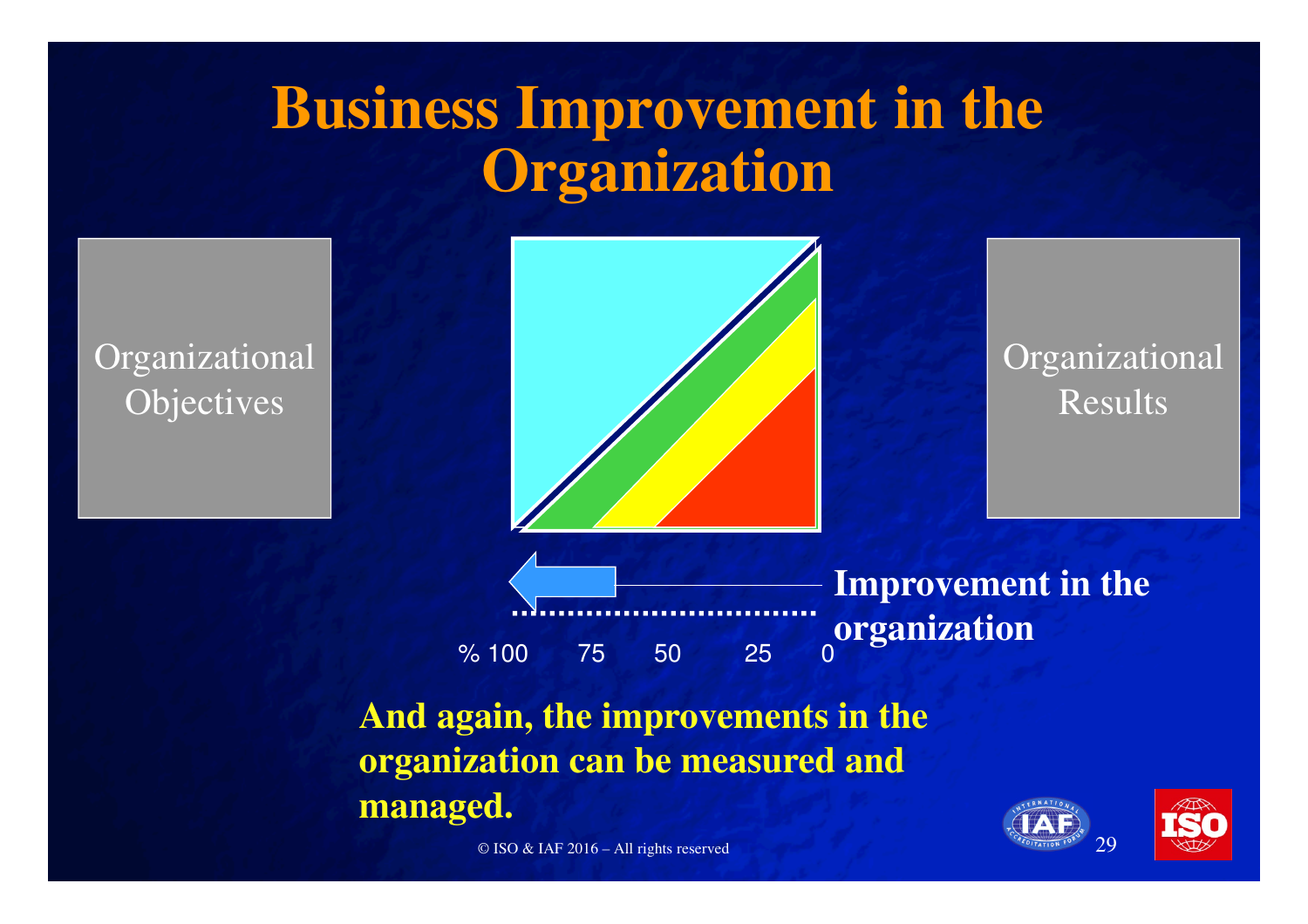#### **Analysis of Data**

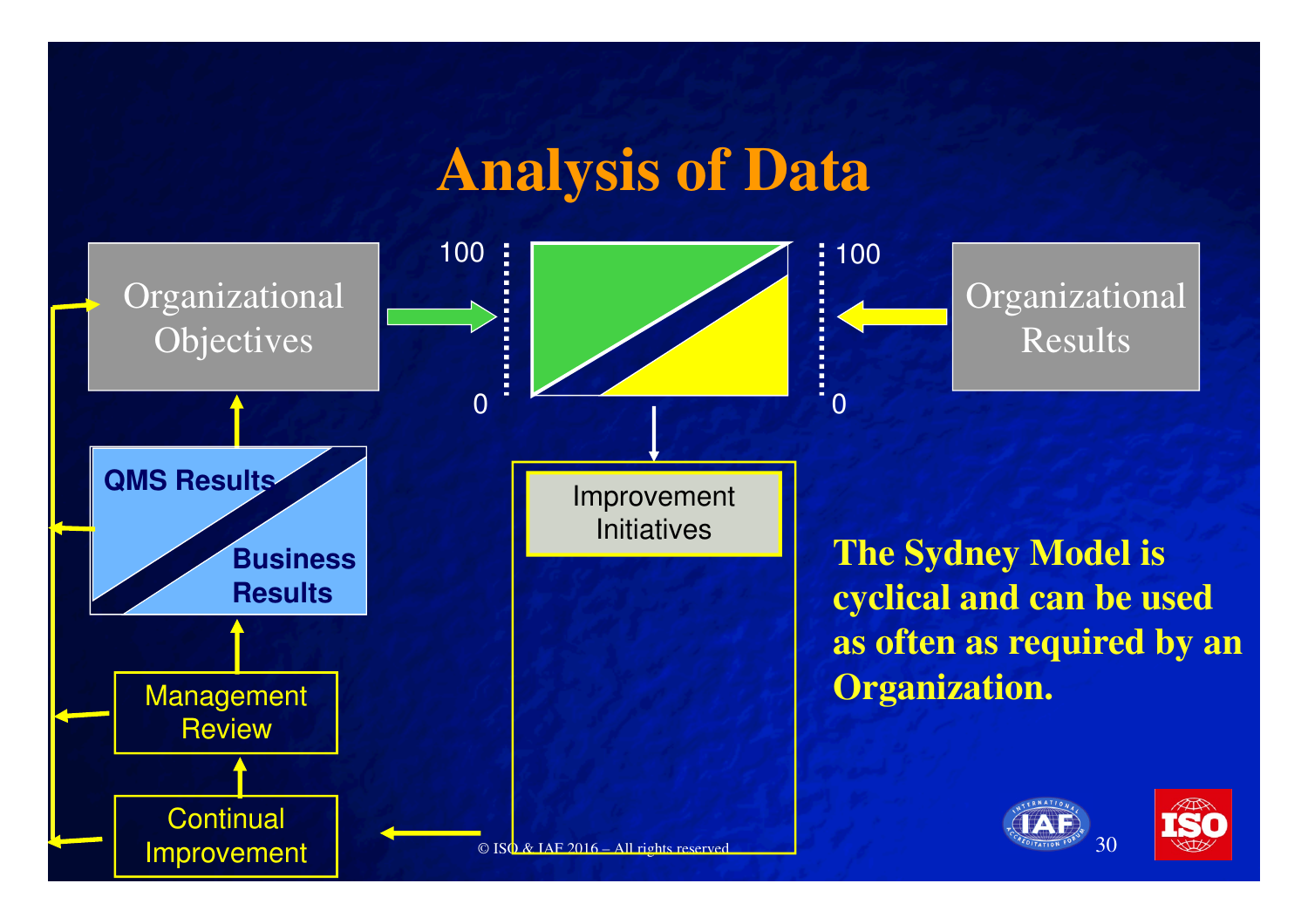#### **Conclusion**

**The overall result of using the Sydney modelis an enhanced pro-active approach to meetQMS objectives and more importantly their related corporate business and/or financialobjectives.**

**The effectiveness of the quality management systemin meeting both quality and/or business objectives islikely to be the key attribute that ensures the ongoing support and resource allocation to maintain the ISO 9001 quality management system withinthe corporate environment.**

d and  $\frac{s_{\ell_{\text{O}}}}{31}$